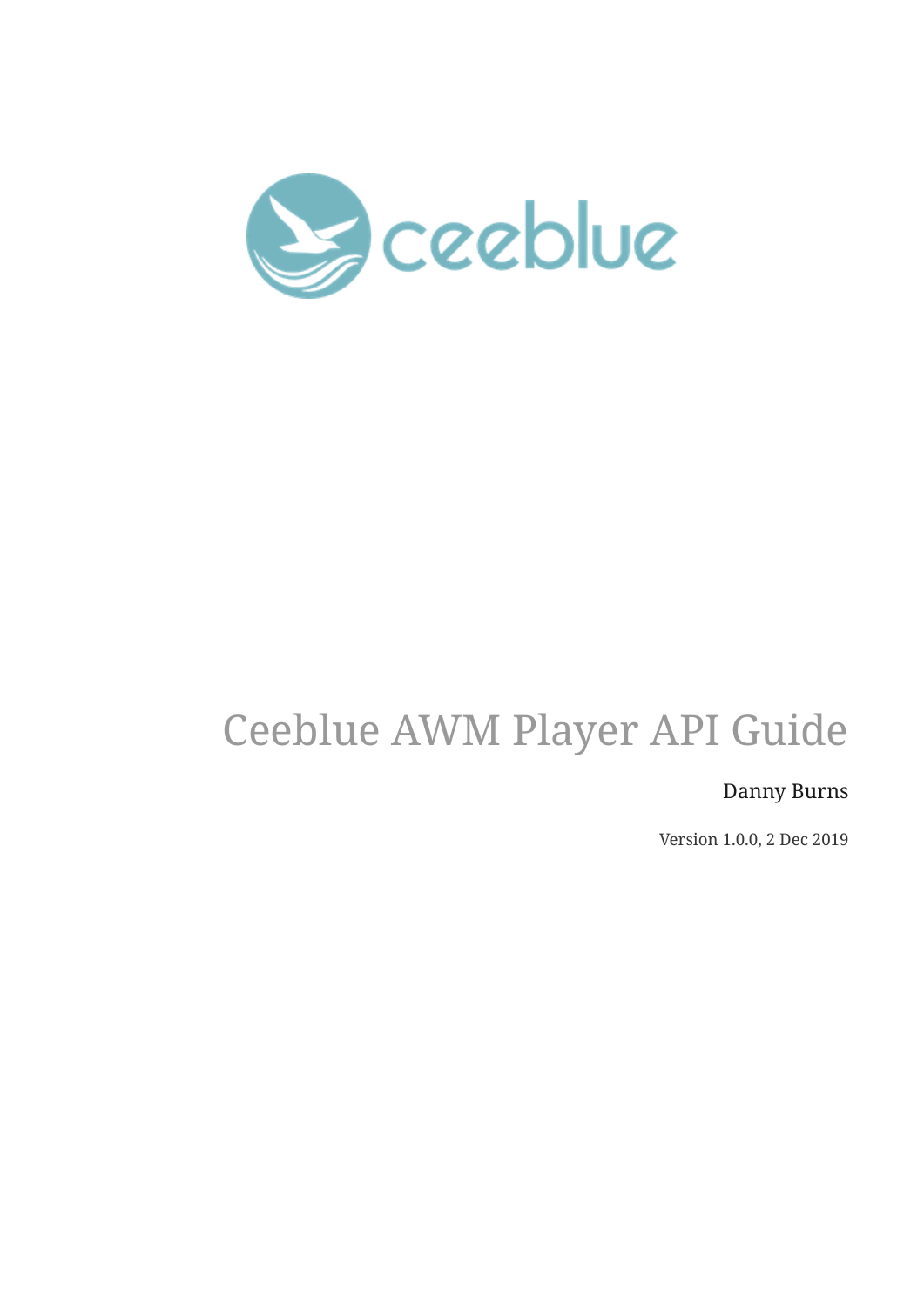# **Table of Contents**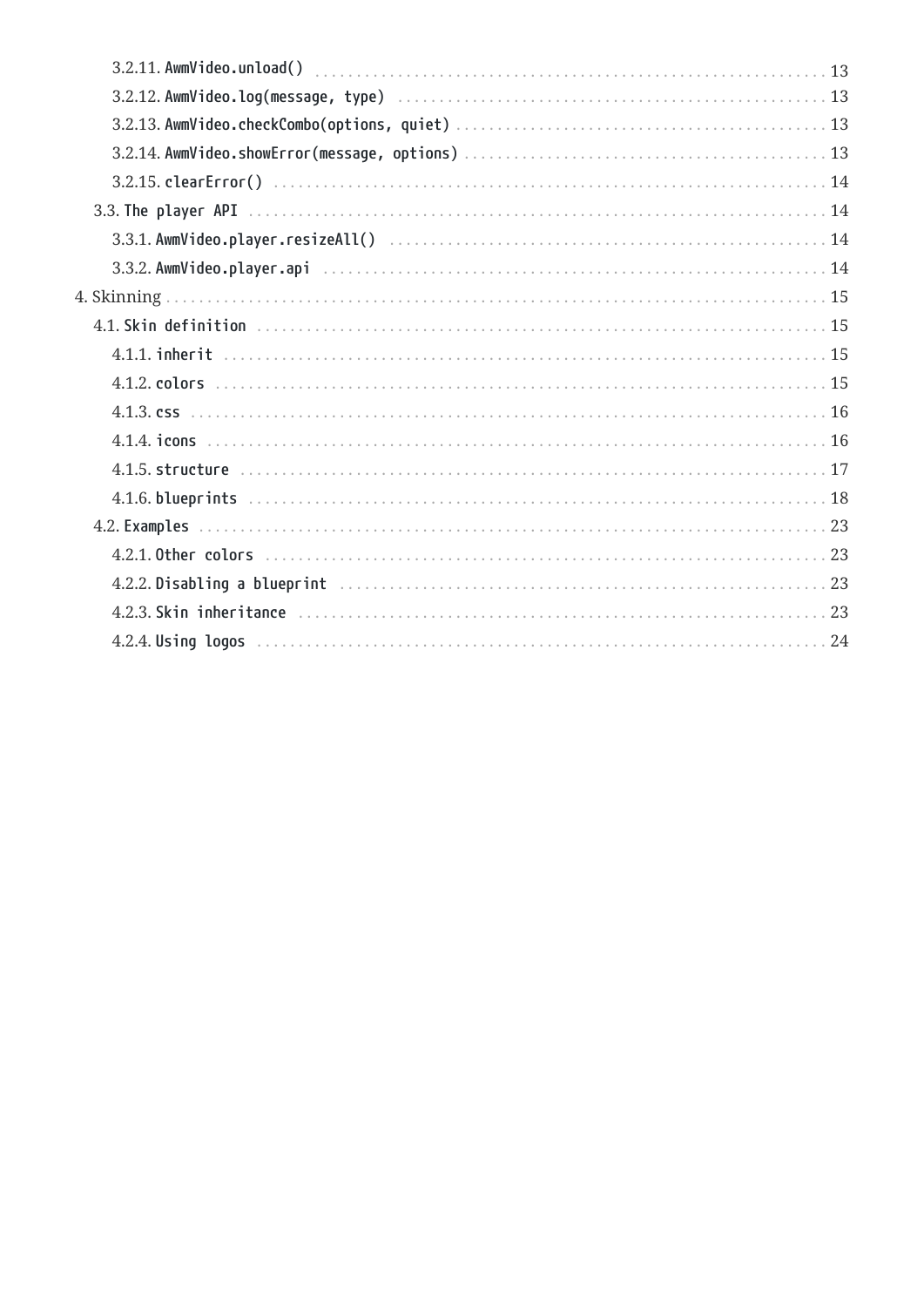The AWM Player is a bit of Javascript, that chooses how to show the stream based on the device it's being accessed from. The goal is to always show a working stream with a similar interface.

If you'd like to write the Javascript that initiates the player yourself, follow these steps:

- 1. Get the AWM's player code.
- 2. Call the awmPlay method using awmPlay(streamName,options), where streamName is a string with the name of the stream that you want to show, and options is an object containing the desired settings.

*Example:*

```
awmPlay('live', {
   target: document.getElementById('live'),
    autoplay: false
});
```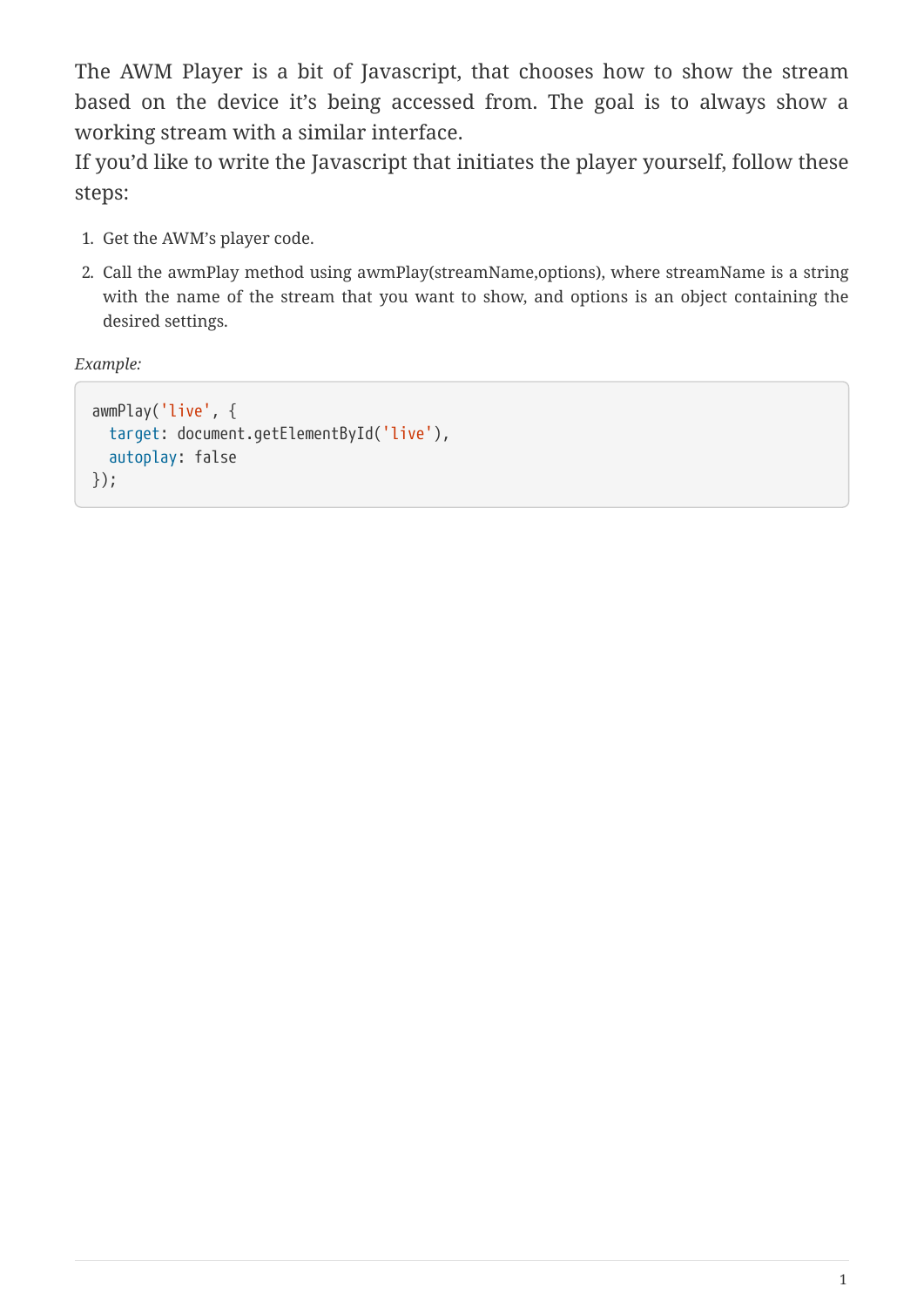# <span id="page-4-0"></span>**Chapter 1. Basic options**

These are basic options that can be used to configure the player.

They are set as a **key**:**value** pair in the options object. Simply leave out the key if you'd like to use the default value.

# <span id="page-4-1"></span>**1.1. target**

**Value**: DOM element

*Example:*

```
document.getElementById('player')
```
**Required**: Yes

Should point to a DOM element into which the player will be inserted

# <span id="page-4-2"></span>**1.2. host**

**Value**: string or the boolean false

For example: *"http://example.com:8080"*

**Default**: false

Should contain an url to server's HTTP output, where the player files and stream info should be requested from.

# <span id="page-4-3"></span>**1.3. autoplay**

**Value**: boolean

**Default**: true

Whether playback should start automatically. If the browser refuses autoplay, the player will attempt to autoplay with its sound muted.

# <span id="page-4-4"></span>**1.4. controls**

**Value**: boolean or the string *"stock"*

**Default**: true

Whether to show controls in the player. If the value *"stock"* is used, it will not use the AWM players skinned controls, but use the underlying player's default controls. Note that this means the awmplayer's appearance will vary with the player that has been selected.

# <span id="page-4-5"></span>**1.5. loop**

**Value**: boolean **Default**: false Whether to loop the video. This option is not applicable to live streams.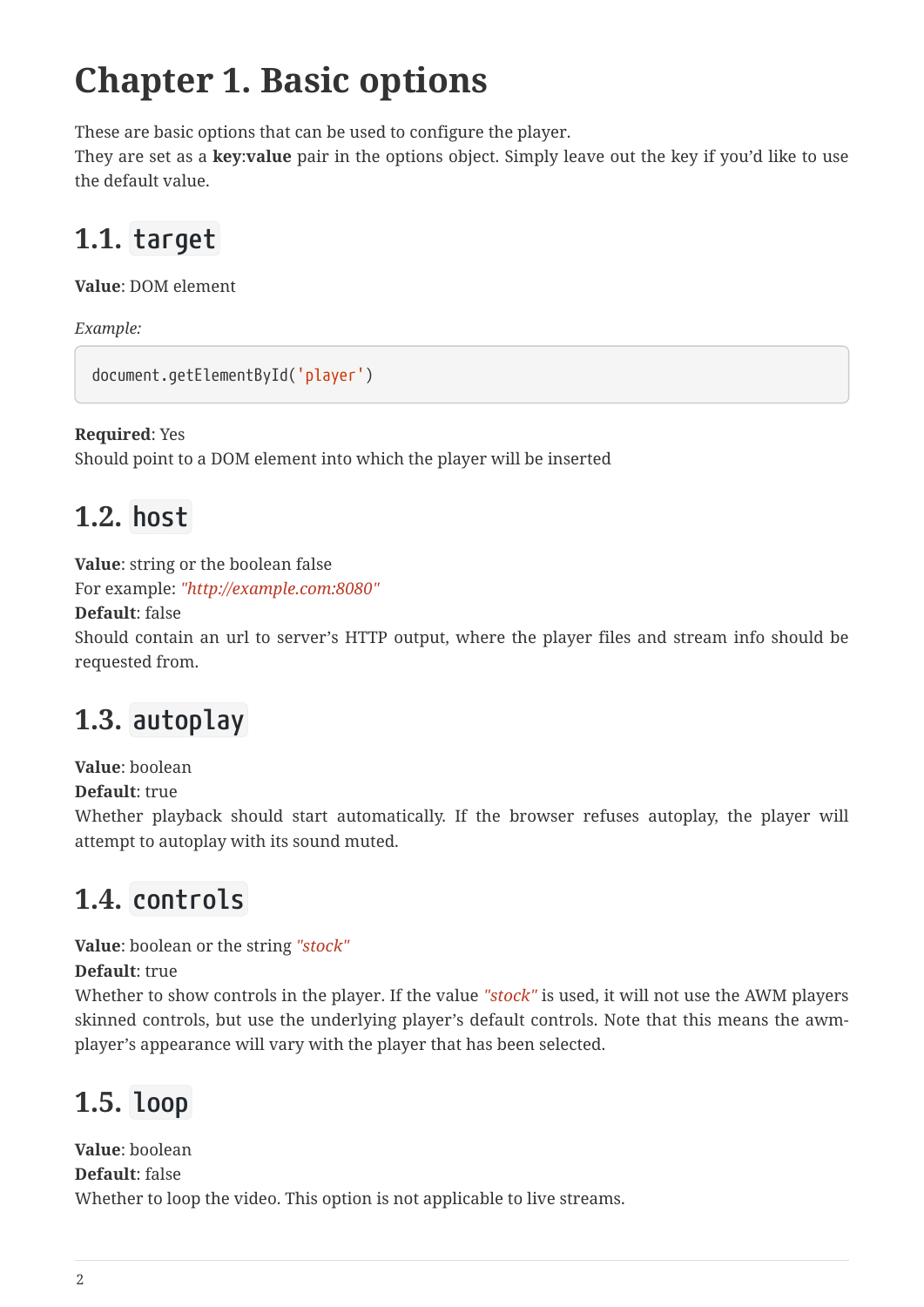# <span id="page-5-0"></span>**1.6. muted**

**Value**: boolean **Default**: false Whether to start the video with its sound muted.

# <span id="page-5-1"></span>**1.7. poster**

**Value**: string or the boolean false *For example*: *"/myimage.png"* **Default**: false Url to an image to display while loading the video. If false, no image is shown.

# <span id="page-5-2"></span>**1.8. fillSpace**

**Value**: boolean

**Default**: false

Whether the player should grow to fill the container when the stream resolution is smaller than the target element.

# <span id="page-5-3"></span>**1.9. skin**

**Value**: string (name of the skin) or object (skin object definition) *For example*: *"dev"* **Default**: *"default"* It's also possible to use a custom skin. This is explained in detail in chapter Skinning.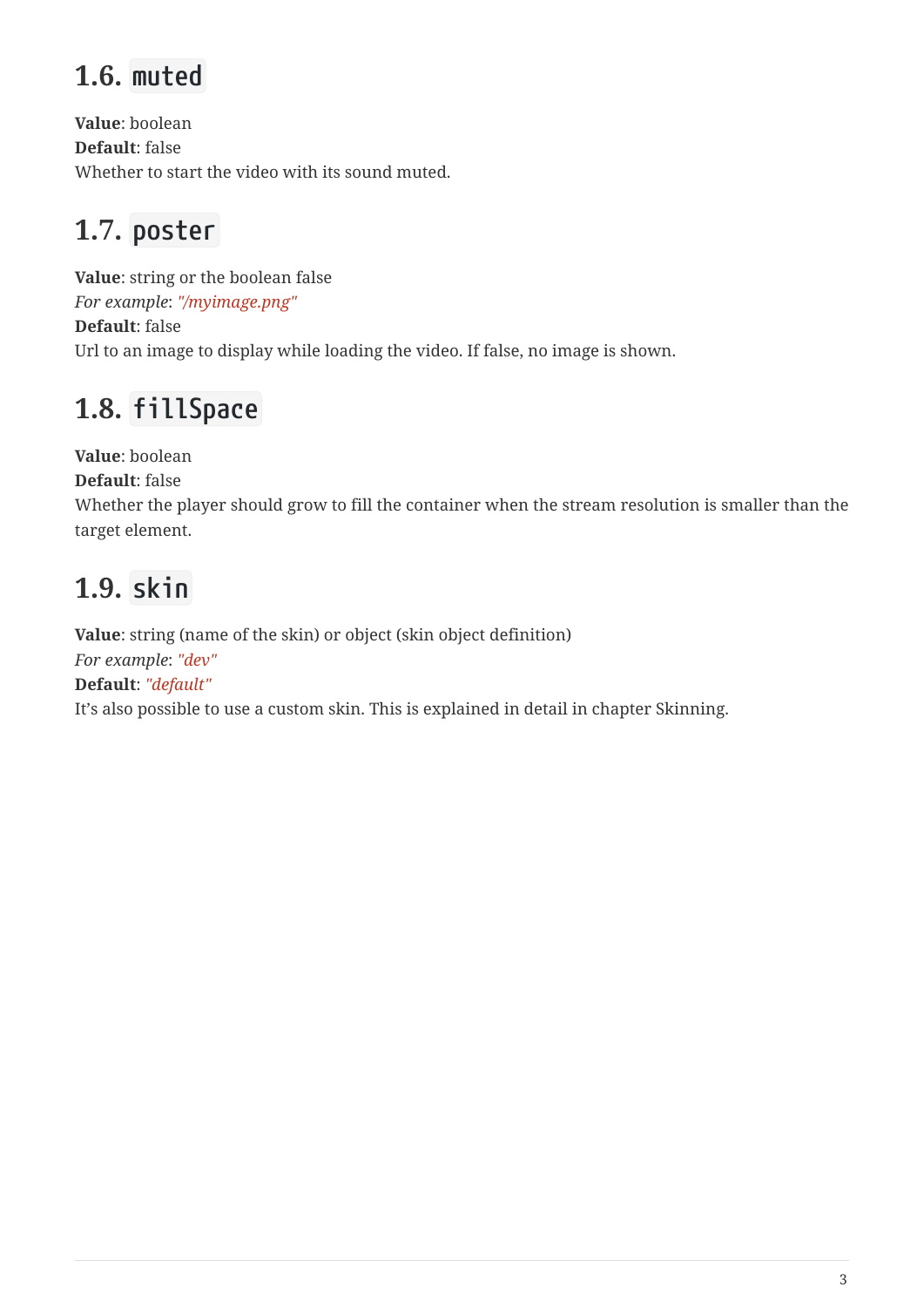# <span id="page-6-0"></span>**Chapter 2. Advanced options**

# <span id="page-6-1"></span>**2.1. reloadDelay**

### **Value**: number

**Default**: 10

When an error window is shown, this value will be used as the default delay in seconds after which the default action is executed.

Note that there may be certain errors which have a different delay time, and that these delays are disabled on the developers' skin.

# <span id="page-6-2"></span>**2.2. urlappend**

**Value**: string

*For example*: *"?userid=1337&hash=abc123"*

**Default**: none

Appends the specified string to any connections the player opens. This can, for example, be used to pass a user id and passphrase for an access control system.

# <span id="page-6-3"></span>**2.3. setTrack**

**Value**: object or the boolean **false**

*For example:*

```
{
       video: 1,
       audio: -1
}
```
**Default**: false

If not false, a specific track combination is selected. Use the track type as the key, and the desired track id as its value. A value of **-1** can be used to disable the track type entirely. Leave out the track type to select it automatically.

Note that some players may not support track switching.

# <span id="page-6-4"></span>**2.4. forceType**

**Value**: string or the boolean false

*For example*: *"html5/video/mp4"*

#### **Default**: false

If not false, forces the awm-player to select a source with this mimetype. For your convenience, these are some of the mimetypes:

- **WebRTC**: *"webrtc"*
- **WebM**: *"html5/video/webm"*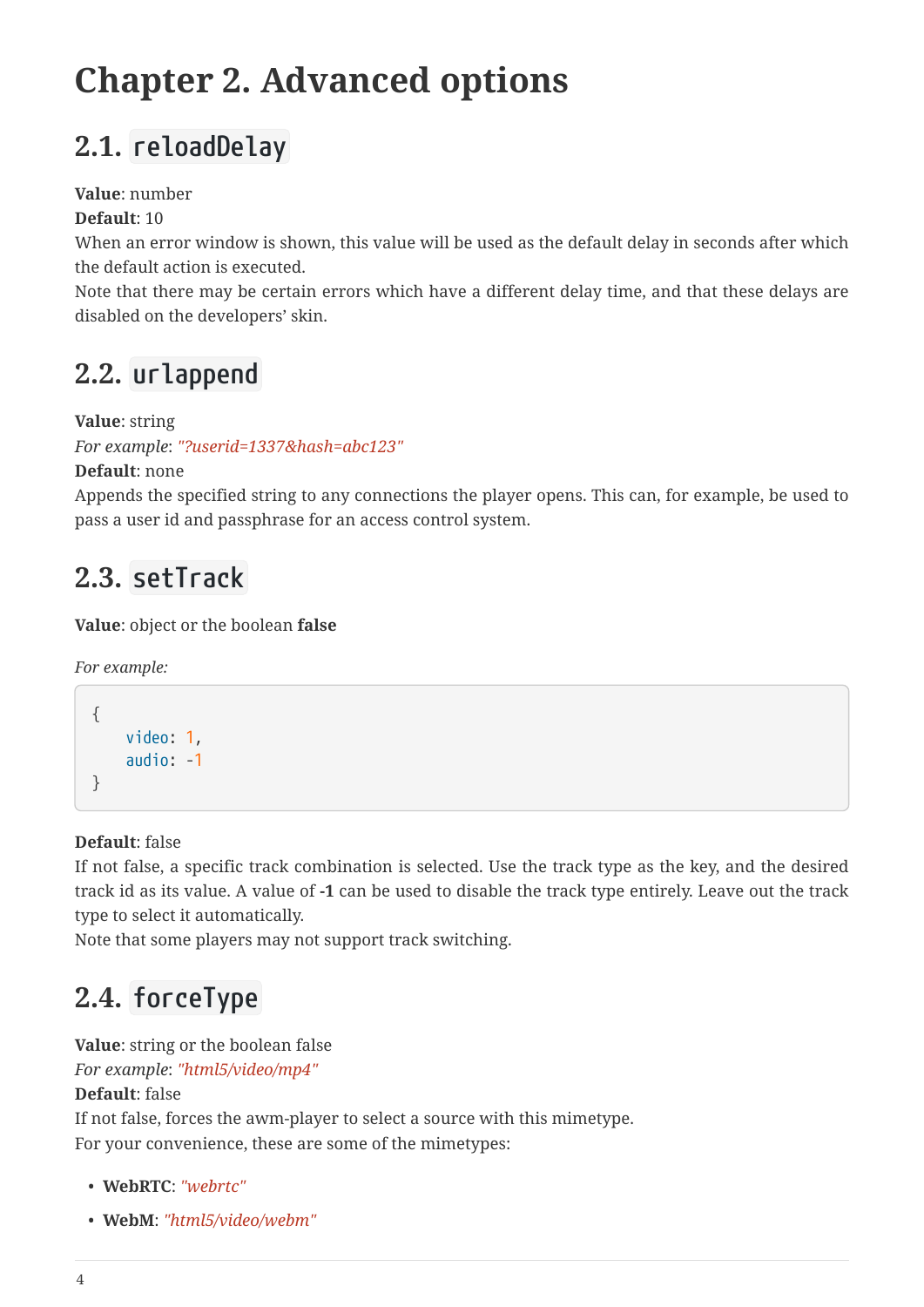- **MP4**: *"html5/video/mp4"*
- **HLS**: *"html5/application/vnd.apple.mpegurl"*
- **Dash**: *"dash/video/mp4"*
- **TS**: *"html5/video/mpeg"*
- **WAV**: *"html5/audio/wav"*
- **Progressive**: *"flash/7"*
- **RTMP**: *"flash/10"*
- **HDS**: *"flash/11"*
- **RTSP**: *"rtsp"*
- **Silverlight**: *"silverlight"*

# <span id="page-7-0"></span>**2.5. forcePlayer**

**Value**: string or the boolean false *For example*: *"dashjs"* **Default**: none If not false, forces the awm-player to select the player specified. These players are available:

- **HTML5** player: *"html5"*
- **VideoJS** player: *"videojs"*
- **Dash.js** player: *"dashjs"*
- **WebRTC** player: *"webrtc"*
- **Strobe Flash** media playback: *"flash\_strobe"*

# <span id="page-7-1"></span>**2.6. forcePriority**

**Value**: object or the boolean false

**Default**: false

This option can be used to override the order in which sources and/or players are selected by the awm-player.

Use the key source to override the sorting of the sources, the key player to override the sorting of the players.

By default, the awm-player loops through the sources first, and then through the players. To override this, include the key first with a value of *"player"*.

## **Sorting rules**

The value that can be given to source and player should be an array containing sorting rules. If sorting ties on the first rule, the second rule will be used, and so on. The default rule is always appended to the list, so it does not need to be included.

Sorting rules can take several forms:

• A string, which is the key that should be sorted by.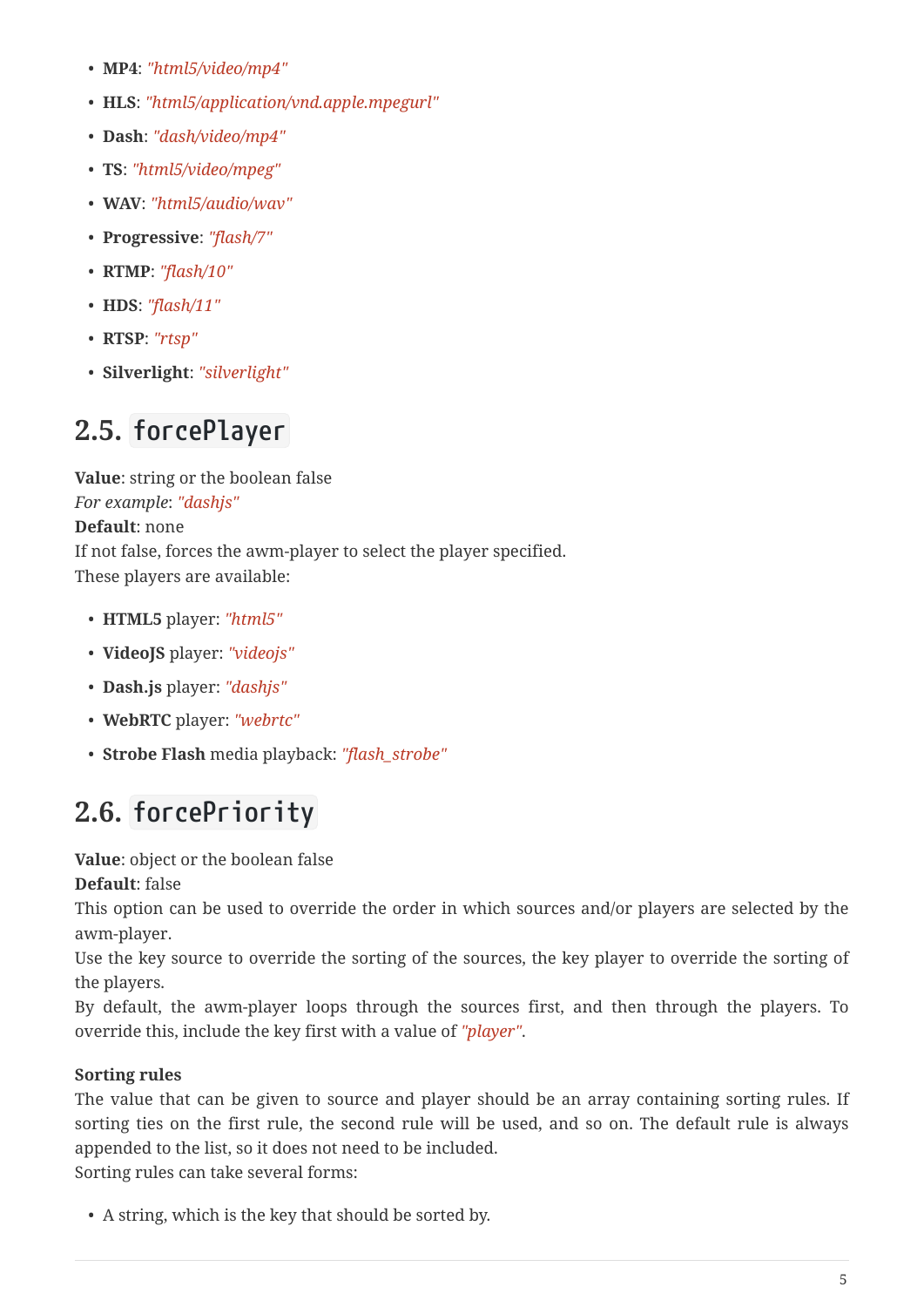- An array with two values: the first the key to sort by, and the second..
	- *-1* to indicate a reverse sort of this value
	- *an array of values*. The array indicates which values should come first, and their order. Any values not in the array will be treated as equal to eachother.
- A function that will be called for every item to be sorted. It will receive the item as its only argument, and items will be sorted using JavaScript's sort() function on the return values.

*Example*

```
forcePriority: {
      source: [
        [ "type", [ "html5/application/vnd.apple.mpegurl", "webrtc" ] ]
      ]
}
```
Passing this value will reorder the sources according to these rules: first try HLS sources, then WebRTC ones.

*Example*

```
forcePriority: {
    source: [
      [ "type", [ "html5/video/webm", "webrtc" ]],
    \lceil "simul tracks": -1 ],
    function(a) { return a.priority * -1; },
      "url"
    ]
}
```
Passing this value will reorder the sources according to these rules: first try WebM sources, then WebRTC ones, then reverse sort by the sources' value of **simul tracks**, then reverse sort by the sources' value of *priority*, then sort alphabetically by the sources' value of *url*.

### <span id="page-8-0"></span>**2.6.1. monitor**

**Value**: object or the boolean false

**Default**: false

The monitor is part of the awm-player that monitors a stream as it is playing in the browser. It has functions to determine a score, that indicates how well the stream is playing. Should this score fall below a defined threshold, it will take a defined action.

The way the monitor functions can be overridden, in part or in full, by using this option. The default monitor object will be extended with the object passed through this option.

Listed below are the keys of the monitoring object, and their function. A monitoring function should contain, at the very least, these functions:

#### **init()**

The function that starts the monitor and defines the basic shape of the procedure it follows. This is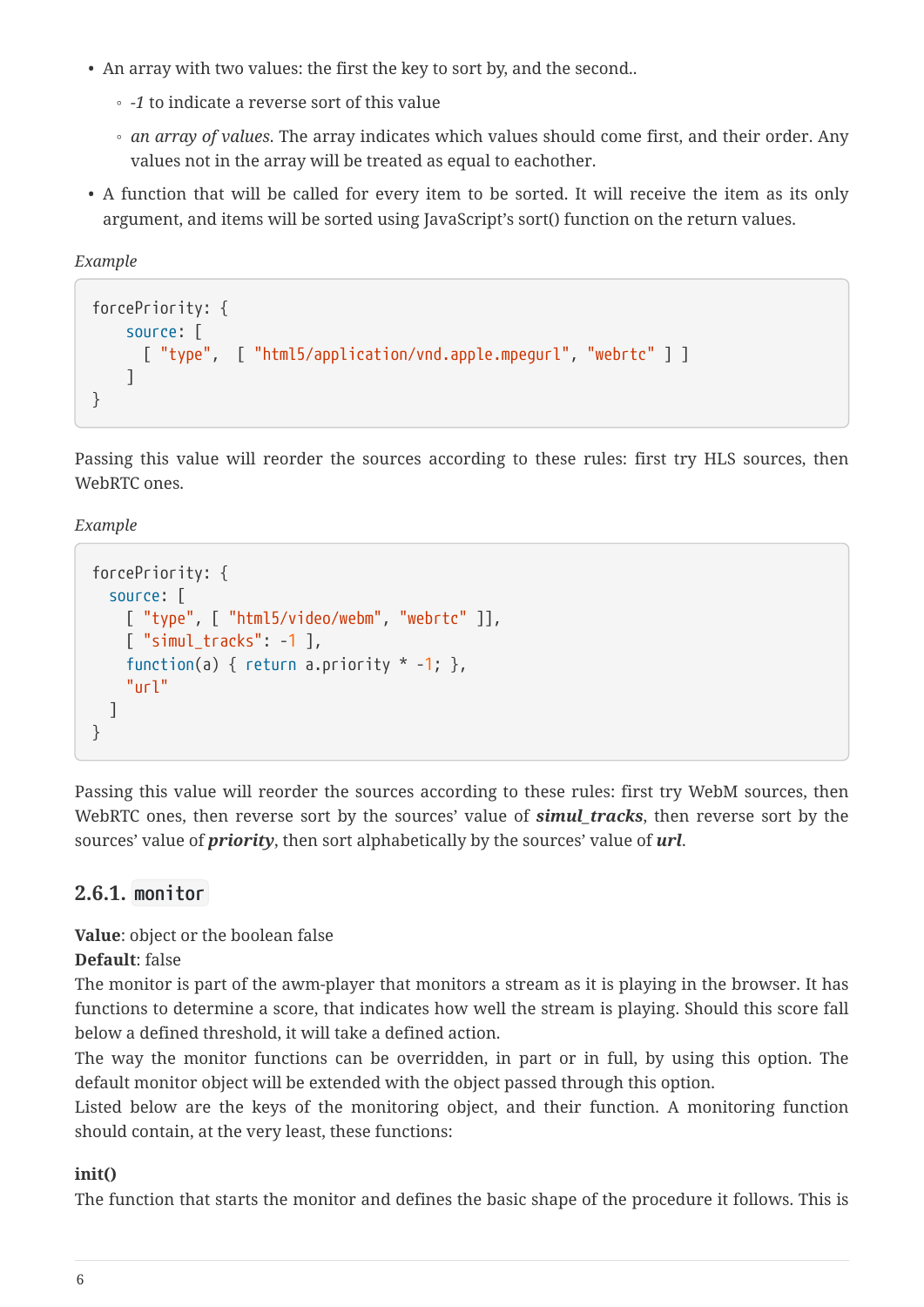called when the stream should begin playback.

#### **destroy()**

Stops the monitor. This is called when the stream has ended or has been paused by the viewer.

#### **reset()**

Clears the monitor's history. This is called when the history becomes invalid because of a seek or change in the playback rate.

To tweak the behaviour of the monitor, rather than override it in full, other keys can be used. For example, to automatically switch to the next source / player combination when playback is subpar, pass the below as an option.

```
monitor: {
   action: function() {
      this.AwmVideo.log("Switching to nextCombo because of poor playback in" + this
.AwmVideo.source.type + " (" + Math.round(this.vars.score*1000)/10+"%)");
      this.AwmVideo.nextCombo();
   }
}
```
The default monitor is as follows:

```
monitor = \{AwmVideo: AwmVideo, // Added here so that the other functions can use it. Do not
override, it
 delay: 1, // The amount of seconds between measurements
  averagingSteps: 20, // The amount of measurements that are saved
    threshold: function() { // Returns the score threshold below which the "action"
should be, taken
      if (this.AwmVideo.source.type === "webrtc") {
        return 0.97;
      }
     return 0.75;
   },
  init: function() { // Starts the monitor and defines the basic shape of the
procedure it, follows. This is called when the stream should begin playback.
      if ((this.vars) && (this.vars.active)) { return; } // It's already running, don't
bother
      this.AwmVideo.log("Enabling monitor");
    this.vars = \{  values: [],
        score: false,
        active: true
      };
      var monitor = this;
      // The procedure to follow
      function repeat() {
```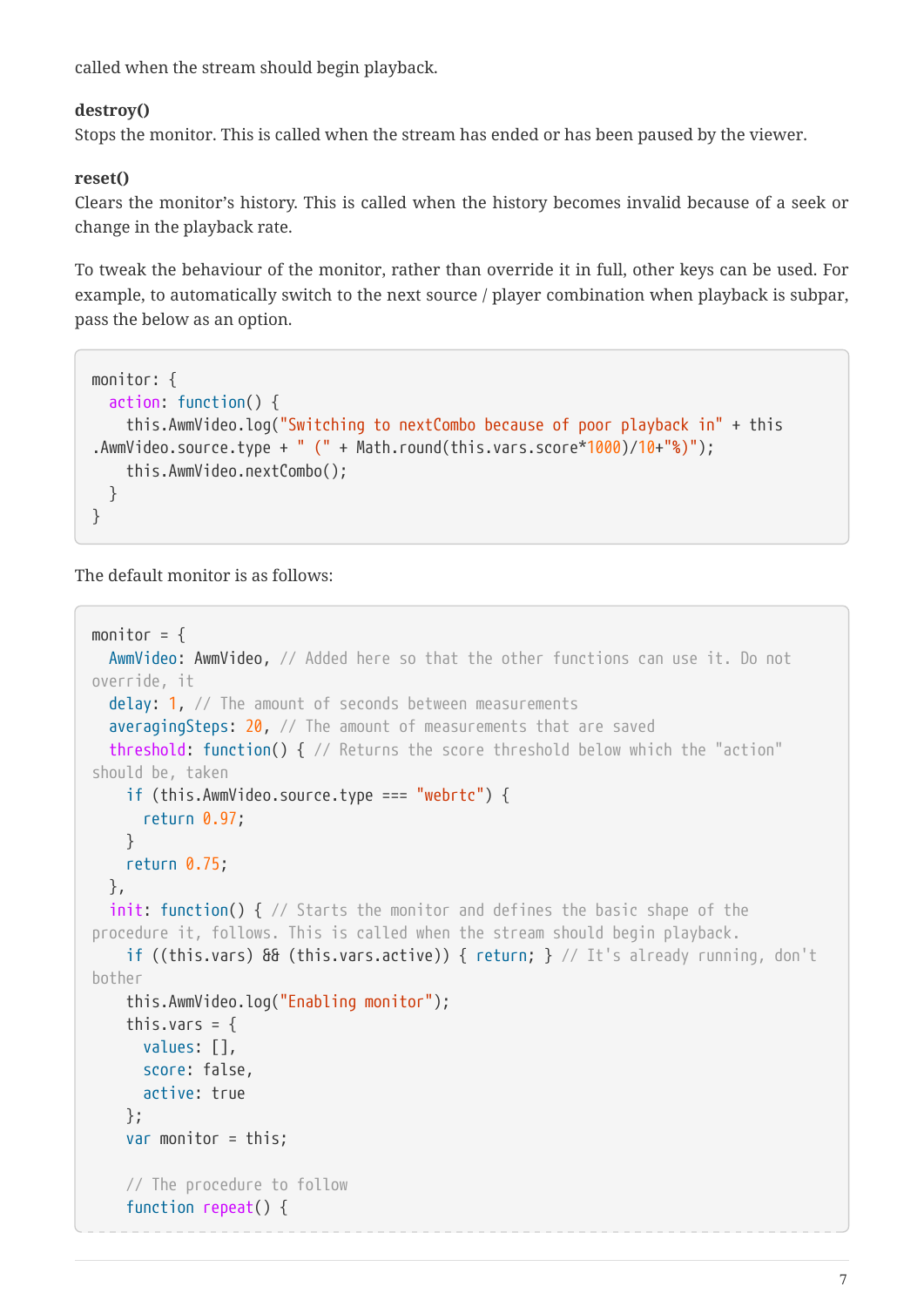```
  if ((monitor.vars) && (monitor.vars.active)) {
          monitor.vars.timer = this.AwmVideo.timers.start(function() {
            var score = monitor.calcScore();
          if (score != false) {
              if (monitor.check(score)) {
                monitor.action();
  }
            }
            repeat();
        \}, monitor.delay * 1e3);
        }
      }
      repeat();
    },
  destroy: function() { // Stops the monitor. This is called when the stream has ended
or has, been paused by the viewer.
      if ((!this.vars) || (!this.vars.active)) { return; } // It's not running, don't
bother
      this.AwmVideo.log("Disabling monitor");
      this.AwmVideo.timers.stop(this.vars.timer);
      delete this.vars;
    },
  reset: function() { // Clears the monitors history. This is called when the
history, becomes invalid because of a seek or change in the playback rate.
    if ((!this.vars) || (!this.vars.active)) {
        // It's not running, start it up
        this.init();
        return;
      }
      this.AwmVideo.log("Resetting monitor");
      this.vars.values = [];
    },
    calcScore: function() { // Calculate and save the current score
      var list = this.vars.values;
      list.push(this.getValue()); // Add the current value to the history
      if (list.length <= 1) { return false; } // No history yet, can't calculate a score
    var score = this.valueToScore(list[0], list[list.length-1]); // Should be 1,
decreases if bad
      // Kick the oldest value from the array
      if (list.length > this.averagingSteps) { list.shift(); }
      // The final score is the maximum of the averaged and the current value
      score = Math.max(score, list[list.length-1].score);
      this.vars.score = score;
      return score;
```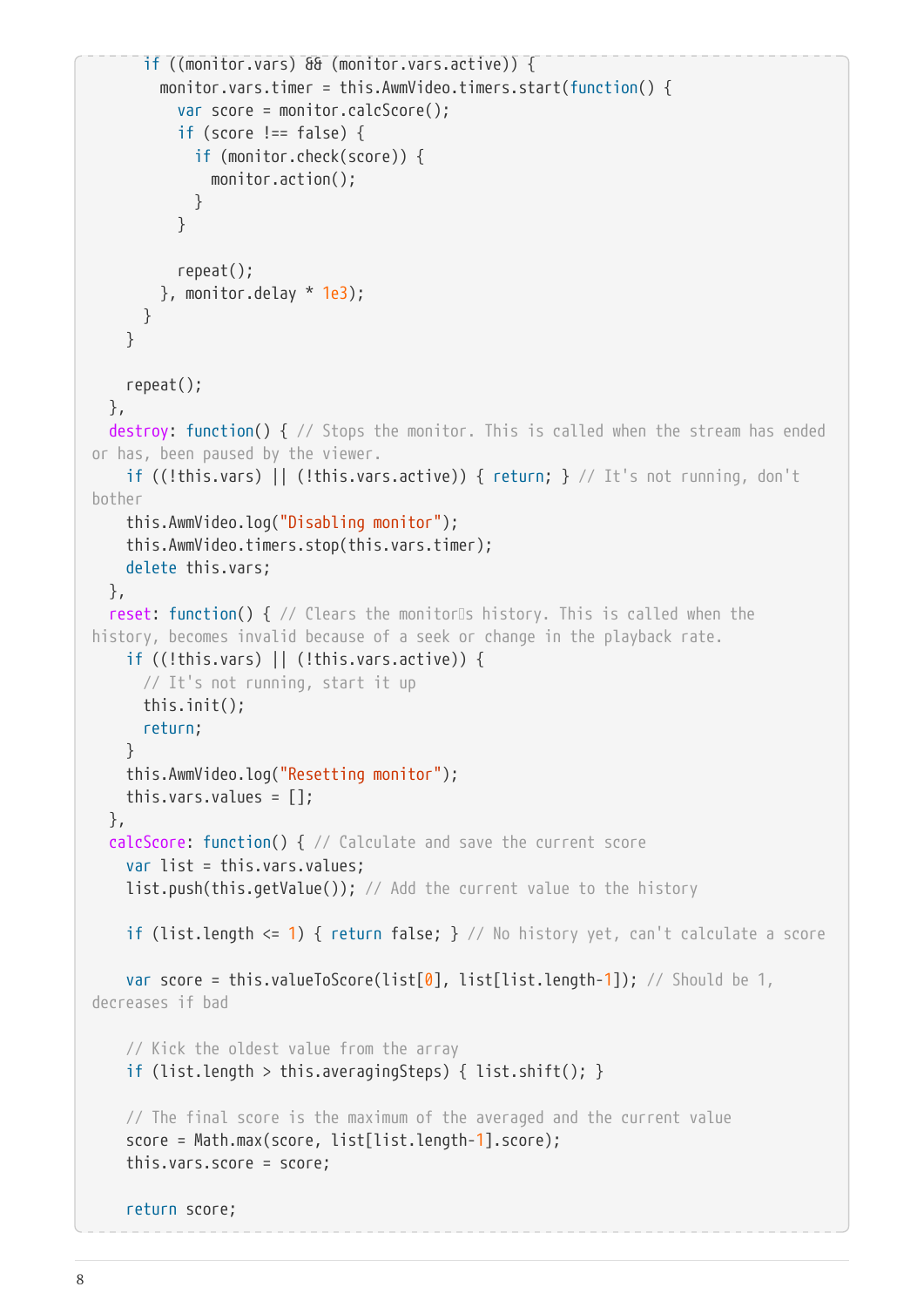```
  },
   valueToScore: function(a, b) { // Calculate the moving average
    // If this returns > 1, the video played faster than the clock
      // If this returns < 0, the video time went backwards
    var rate = 1;
      if (("player" in this.AwmVideo) &&
          ("api" in this.AwmVideo.player) &&
          ("playbackRate" in this.AwmVideo.player.api)) {
       rate = this.AwmVideo.player.api.playbackRate;
      }
      return (b.video - a.video) / (b.clock - a.clock) / rate;
   },
   getValue: function() { // Save the current testing value and time
      // If the video plays, this should keep a constant value. If the video is stalled,
it will go up, with 1sec/sec. If the video is playing faster, it will go down.
      // Current clock time - current playback time
    var result = \{  clock: (new Date()).getTime() * 1e-3,
        video: this.AwmVideo.player.api.currentTime,
     };
      if (this.vars.values.length) {
        result.score = this.valueToScore(this.vars.values[this.vars.values.length-1],
result);
     }
      return result;
   },
   check: function(score) { // Determine if the current score is good enough. It must
return true, if the score fails.
    if (this.vars.values.length < this.averagingSteps * 0.5) { return false; } //
Gather enough values, first
      if (score < this.threshold()) {
        return true;
     }
   },
 action: function() { // What to do when the check is failed
      var score = this.vars.score;
      // Passive: only if nothing is already showing
   this.AwmVideo.showError("Poor playback: " + Math.max(\theta, Math.round(score * 100)) +
"<sub>%</sub>", {
        passive: true,
        reload: true,
        nextCombo: true,
        ignore: true,
        type: "poor_playback"
     });
   }
```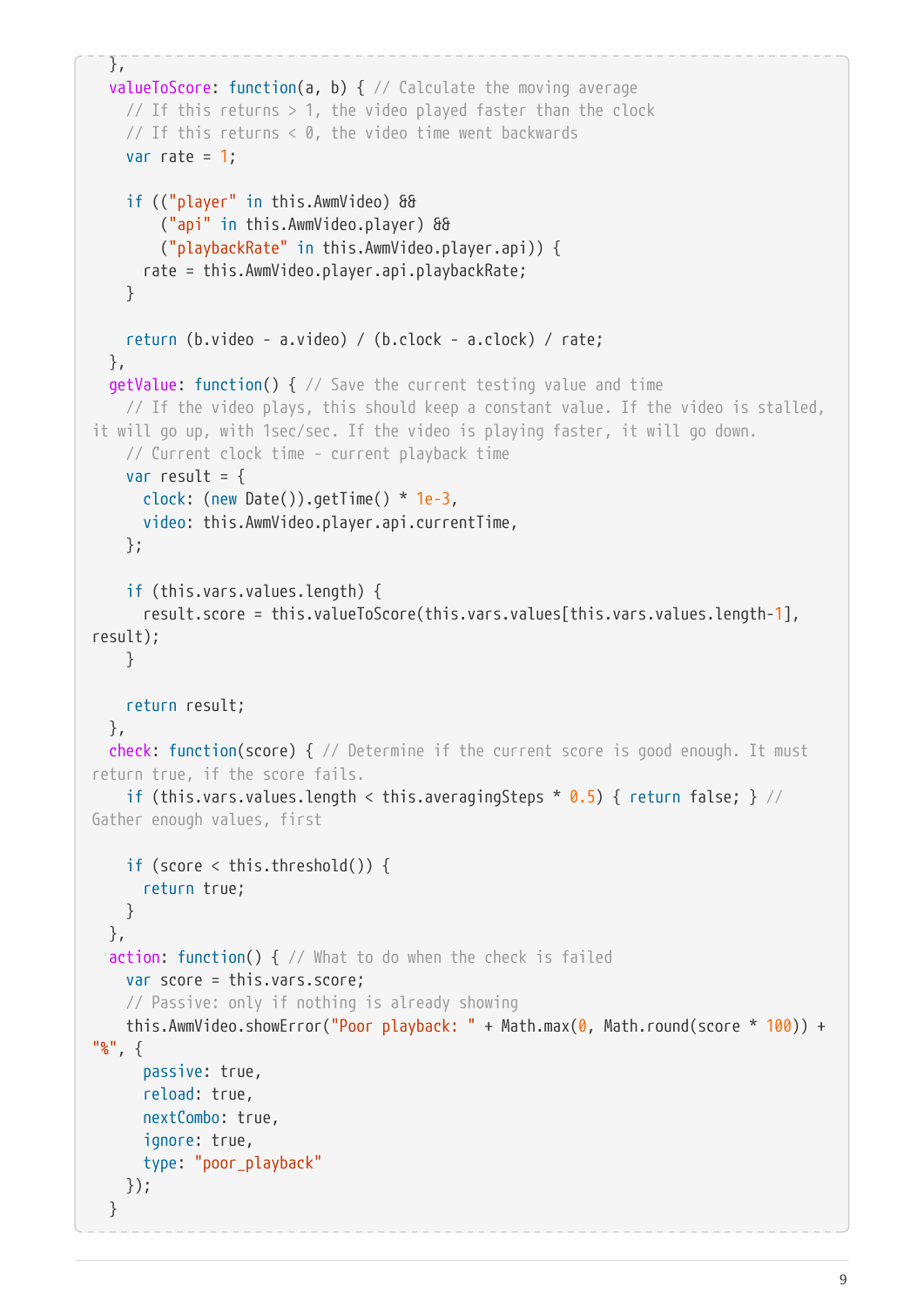#### }

### <span id="page-12-0"></span>**2.6.2. callback**

**Value**: function or the boolean false

**Default**: false

When the awm-player has initialized, and whenever it has thrown an error, the function provided will be called. It will receive the AwmVideo object as its only argument. This allows other scripts to control the awm-player.

#### <span id="page-12-1"></span>**2.6.3. AwmVideoObject**

**Value**: object or the boolean false

**Default**: false

Pass an object with this option to save a reference to the *AwmVideo* object, which can then be used by other scripts to control the awm-player.

It can be important to always have an up to date reference to the *AwmVideo* object. To achieve this, the *AwmVideo* object is saved in the object passed in this option under the key reference, creating the JavaScript equivalent of a pointer.

*Example:*

```
var mv = \{\};
awmPlay("stream", {
      target: document.getElementById("stream"),
      AwmVideoObject: mv
});
function killAwmVideo() {
    if ("reference" in mv) {
      mv.reference.unload();
    }
}
```
The variable *mv.reference* will always point to the *AwmVideo* object that is currently active, so that calling *killAwmVideo()* will unload the awm-player, regardless of where it is in its lifetime.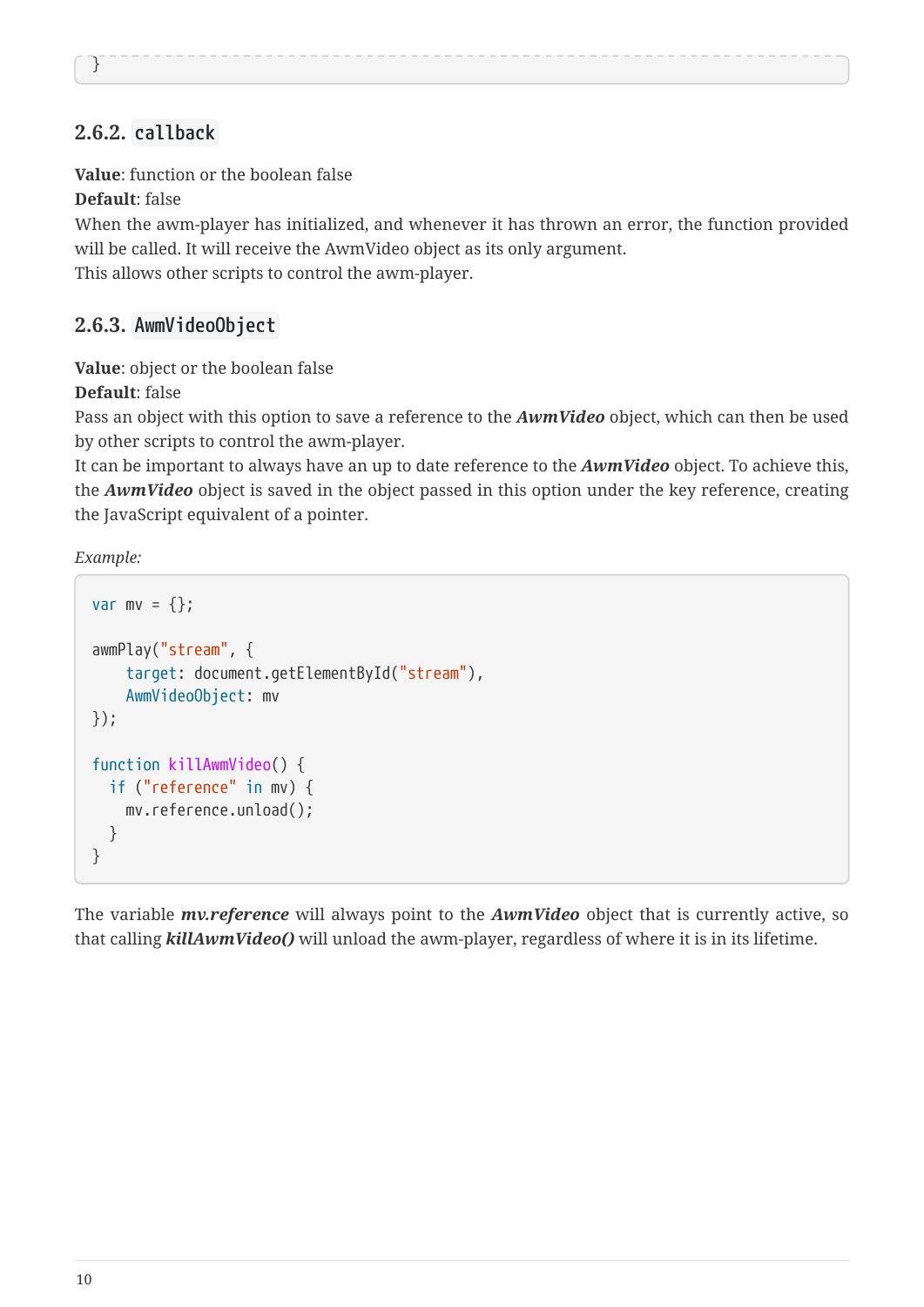# <span id="page-13-0"></span>**Chapter 3. API methods**

# <span id="page-13-1"></span>**3.1. Events**

The awm-player dispatches events to indicate certain things have happened. Most of these events are standard media events dispatched by the underlying video element. Information about these can be found here: [https://www.w3.org/TR/html5/semantics-embedded-content.html#media](https://www.w3.org/TR/html5/semantics-embedded-content.html#media-elements-event-summary)[elements-event-summary](https://www.w3.org/TR/html5/semantics-embedded-content.html#media-elements-event-summary)

Some however, are custom, and indicate that the awm-player instance has progressed to a new stage in its start up. You'd expect to receive the **haveStreamInfo**, **playerChosen** and initialized events in this order.

### <span id="page-13-2"></span>**3.1.1. haveStreamInfo**

This event is dispatched by the target element when the awm-player has retrieved a stream's metadata. From now on, it can be read from **AwmVideo.info** .

### <span id="page-13-3"></span>**3.1.2. comboChosen**

This event is dispatched by the target element when the awm-player has chosen a player and source combination. This happens before the selected player is asked to build. The player name is now available at **AwmVideo.playerName** , and the source at **AwmVideo.source** .

### <span id="page-13-4"></span>**3.1.3. initialized**

This event is dispatched by the target element when the interface has been built and the selected player has completed its build method.

If you need to be certain the video is loaded, you will want to listen for the **loaddedmetadata** event, dispatched by the video element.

## <span id="page-13-5"></span>**3.1.4. initializeFailed**

This event is dispatched by the target element when the awm-player was unable to complete its initialization sequence. The awm-player will always generate either an **initialized** or an **initializeFailed** event, unless it is unloaded before it has reached either point.

## <span id="page-13-6"></span>**3.1.5. log**

This is event is dispatched by the target element for each new log message. The message itself is available as the event's message property.

## <span id="page-13-7"></span>**3.2. The AwmVideo object**

These methods and properties can be found directly on the **AwmVideo** object and may be used to control the awm-player.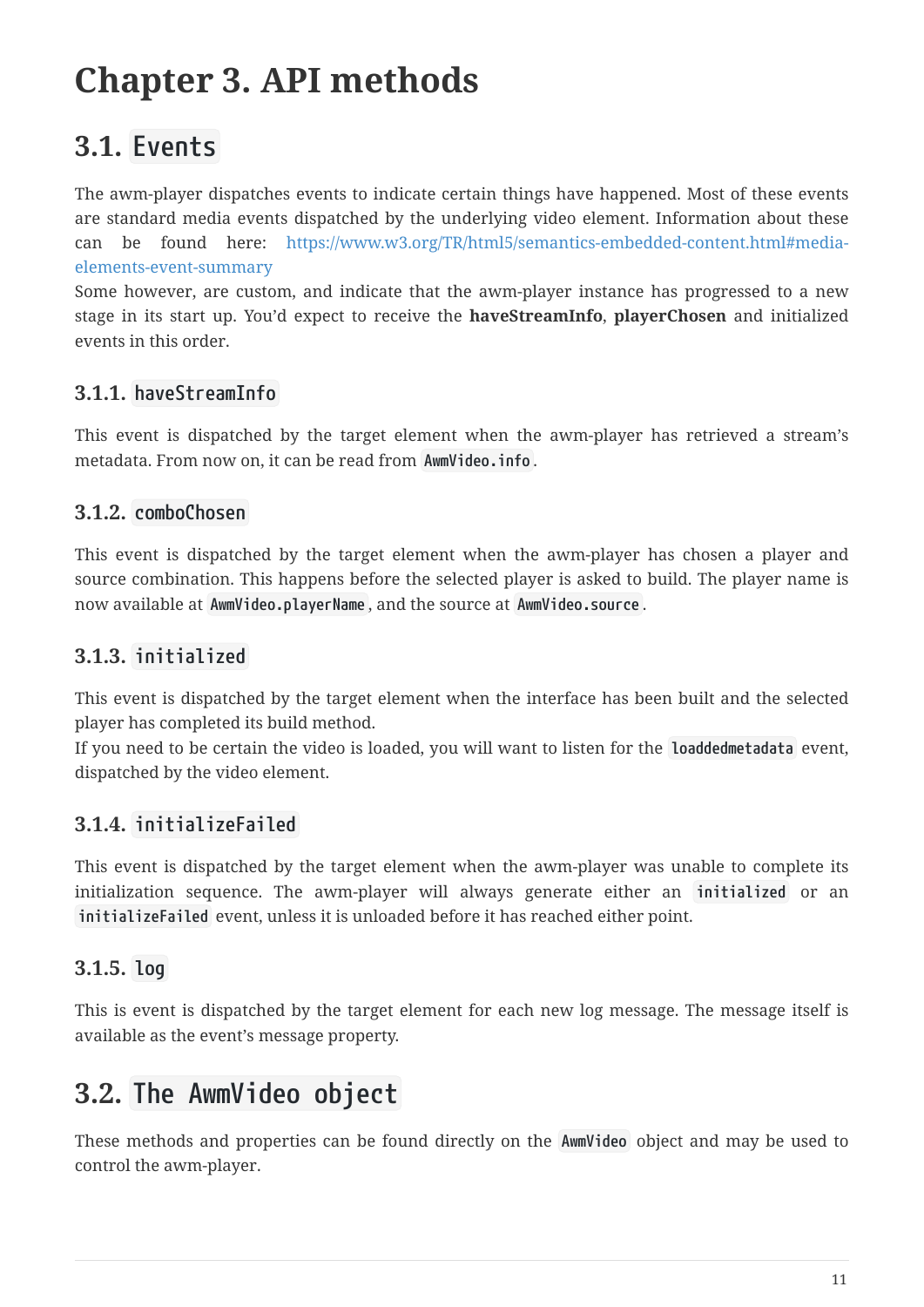#### <span id="page-14-0"></span>**3.2.1. AwmVideo.stream**

This property contains the stream name as a string. It should be considered read only.

### <span id="page-14-1"></span>**3.2.2. AwmVideo.options**

This property contains the options passed to the awm-player. It should be considered read only.

### <span id="page-14-2"></span>**3.2.3. AwmVideo.info**

This property contains the stream information as an object once the awm-player has loaded the stream metadata from StreamingServer. It should be considered read only.

#### <span id="page-14-3"></span>**3.2.4. AwmVideo.playerName**

This property contains the name of the selected player as a string once the awm-player has selected one. It should be considered read only.

#### <span id="page-14-4"></span>**3.2.5. AwmVideo.source**

This property contains the selected source as an object once the awm-player has selected one. It should be considered read only.

#### <span id="page-14-5"></span>**3.2.6. AwmVideo.video**

This property contains the video element once the player has constructed it. It can be used to add event listeners to, but the element's methods and properties should not be used directly. These should be accessed through **AwmVideo.player.api** .

### <span id="page-14-6"></span>**3.2.7. AwmVideo.logs**

This property contains any log messages that awm-player instance has sent, as an array. Each log entry is an object, with a time key containing a Date object of when it was dispatched, a message key containing the message itself, and a data key, which contains an object with at least a type key, which is either "log" or "error". It should be considered read only. Use the **AwmVideo.log()** method to add new messages.

#### <span id="page-14-7"></span>**3.2.8. AwmVideo.timers**

In this property, timers associated with this awm-player instance are stored as an object. When the instance is unloaded all the timers are automatically canceled. To start a timer, use **AwmVideo.timers.start(callback, delay)**. A timer id is returned, just like JavaScript's own setTimeout function does. To cancel the timer, use **AwmVideo.timers.stop(timer\_id)** .

#### <span id="page-14-8"></span>**3.2.9. AwmVideo.monitor**

This property contains the stream playback monitor, comprised of the default monitor extended with custom code that was passed through the monitor option. It should be considered read only.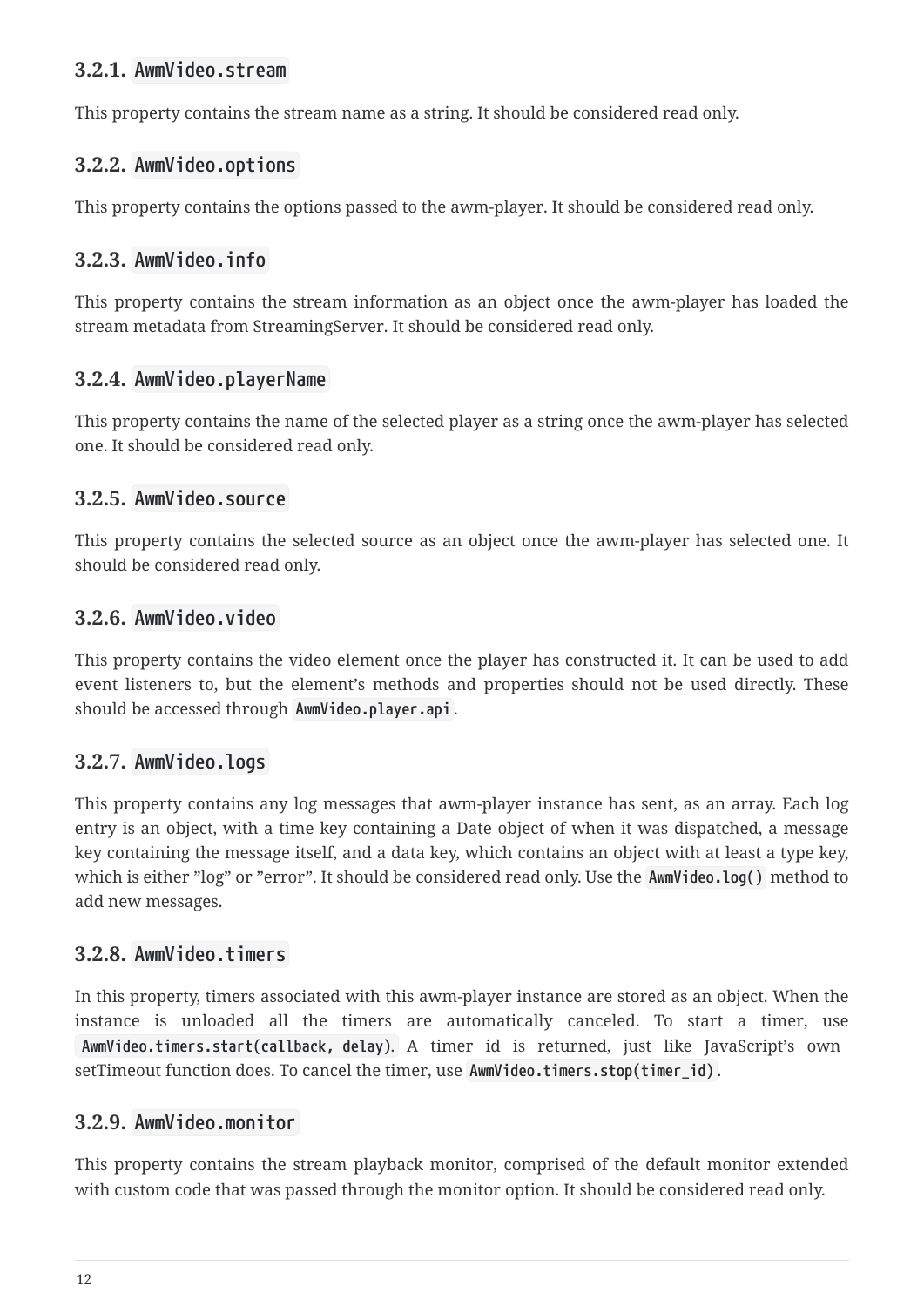#### <span id="page-15-0"></span>**3.2.10. AwmVideo.nextCombo()**

When this method is called, the awm-player instance will be reloaded, using the next best source/player combination. If all combinations have been tried, it will loop from the beginning.

### <span id="page-15-1"></span>**3.2.11. AwmVideo.unload()**

When this method is called, the video is stopped and the awm-player is removed from the web page. Any running processes may fail to complete.

### <span id="page-15-2"></span>**3.2.12. AwmVideo.log(message, type)**

When this method is called, a message is added to the log. The type parameter is optional and defaults to "log".

#### <span id="page-15-3"></span>**3.2.13. AwmVideo.checkCombo(options, quiet)**

This method can be used to determine if a source and player combination is available, and if so, which the awm-player would choose.

Options should be an object containing options as they would be passed to awmPlay, and defaults to the options used to start the current instance. If quiet evaluates to true, the usual log messages when choosing a source/player combo won't be sent.

The return value is an object, with these keys:

- **player** The name of the selected player
- **source** The selected source object
- **source index** The index of the selected source

#### <span id="page-15-4"></span>**3.2.14. AwmVideo.showError(message, options)**

Shows a window with some kind of error message.

**message** is the message, in plain text, that should be shown.

**options** is an object controlling the behavior of the error window options may contain these keys:

• **softReload**

If this property is present and evaluates to true, a button is shown that executes **AwmVideo.player.api.load()** . If the value is a number, a countdown is added to the button. When the countdown finishes, the button is pressed.

• **reload**

If this property is present and evaluates to true, a button is shown that executes **AwmVideo.reload()** . If the value is a number, a countdown is added to the button. When the countdown finishes, the button is pressed.

• **nextCombo**

If this property is present and evaluates to true, a button is shown that executes **AwmVideo.nextCombo()** . If the value is a number, a countdown is added to the button. When the countdown finishes, the button is pressed.

• **ignore**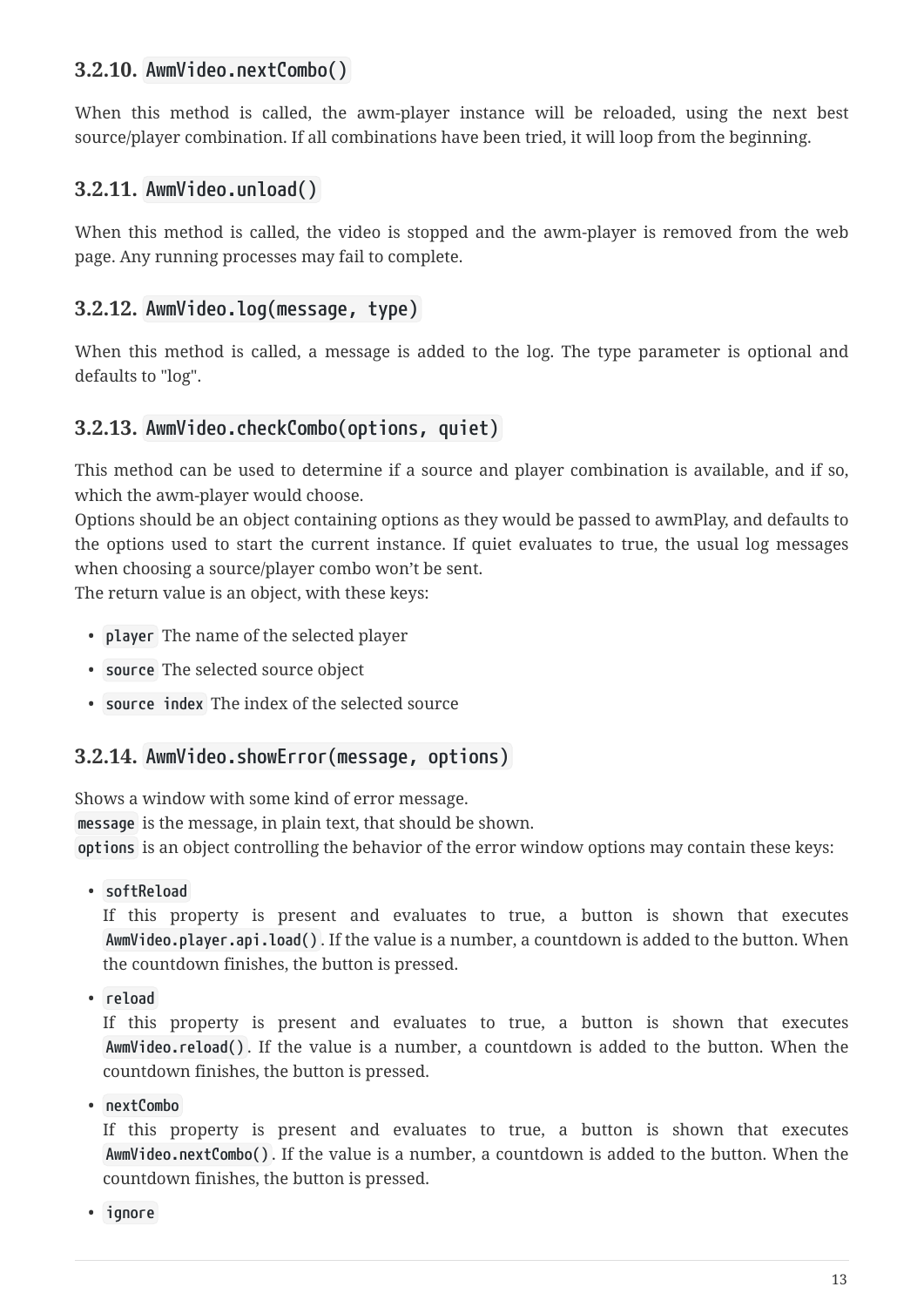If this property is present and evaluates to true, a button is shown that ignores subsequent errors of this type (see below) of error for the lifetime of this awm-player instance. If the value is a number, a countdown is added to the button. When the countdown finishes, the button is pressed.

• **type**

Is used in combination with the ignore button action to determine whether this error should be displayed or not. If this property is unset or its value is false, it defaults to the contents of the message parameter.

• **polling**

If this property is present and evaluates to true, a small loading icon is shown, indicating that something is being checked in the background.

• **passive**

If this property is present and evaluates to true, it will not replace an error window that is already being shown, unless that error is also passive. In that case, the message text will be updated, but the buttons (and their current countdowns values) will not.

### <span id="page-16-0"></span>**3.2.15. clearError()**

Hides the current error window if there is one.

# <span id="page-16-1"></span>**3.3. The player API**

Players will also have their own methods and properties, which can be found in **AwmVideo.player** .

### <span id="page-16-2"></span>**3.3.1. AwmVideo.player.resizeAll()**

Calling this method will ask the awm-player to recalculate its size and resize the video accordingly.

### <span id="page-16-3"></span>**3.3.2. AwmVideo.player.api**

If the player can respond to most of the methods of a standard HTML5 video element, this property will be set. In it the usual methods and properties of a video element can be found. Please refer to the general HTML5 video element documentation [\(https://www.w3.org/TR/2011/WD-html5-](https://www.w3.org/TR/2011/WD-html5-20110113/video.html) [20110113/video.html\)](https://www.w3.org/TR/2011/WD-html5-20110113/video.html) for their workings.

AwmVideo.player.api should be used to control and access the video element rather than AwmVideo.video, as the players may modify the behaviour of the methods stored in the player api to achieve a more consistent experience for the end user. For example, the values of currentTime and duration of the player api will be different to those of the video element for live playback of MP4 in the HTML5 player.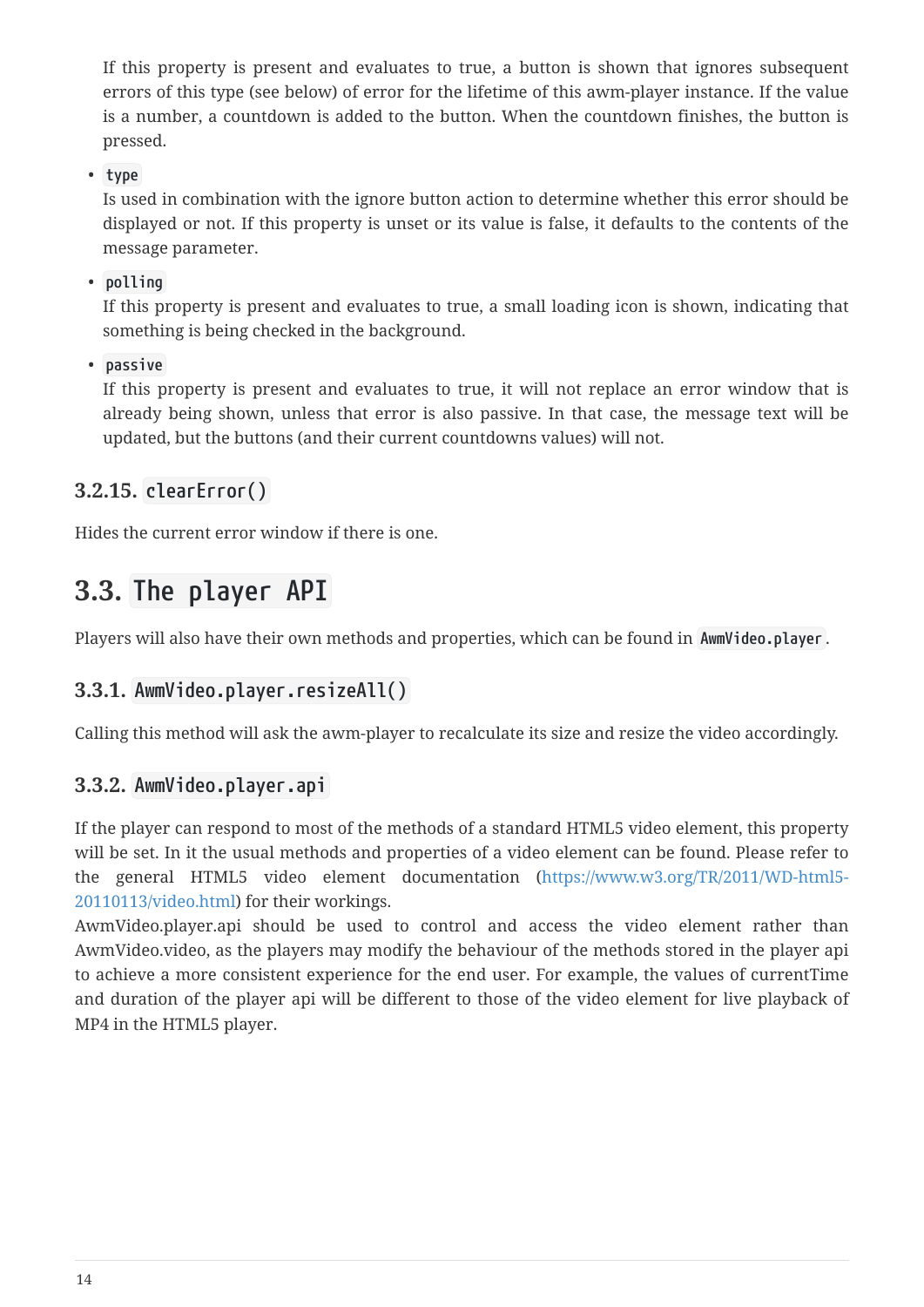# <span id="page-17-0"></span>**Chapter 4. Skinning**

With a skin, the look and effects of the buttons can be changed. To use a skin, set the skin property of the options object to a skin object, or define **AwmSkins.skin** name elsewhere and set it to the name of the skin. AwmPlayer has two predefined skins: default (the default skin intended for production) and dev (with additional information and controls aimed at developers).

# <span id="page-17-1"></span>**4.1. Skin definition**

A skin can be defined directly in the options object passed to AwmPlay, or elsewhere by setting var **AwmSkins.skin\_name** after the awm-player's code, **player.js** , has been loaded. A skin is made up of several components, which are defined in the skin definition's properties:

• **colors**

Names of color variables that can be used to quickly modify the awm-player's color scheme.

• **css**

CSS rules that determine how the various elements are displayed, referencing the color scheme.

• **icons**

These are SVG icons that can be used by the various blueprints. They are marked with classes so that their appearance is determined by the CSS rules and colors.

• **blueprints**

A blueprint is a part of the user interface, such as a play button or progress bar.

• **structure**

The structure defines the layout of the various blueprints creating the awm-player's user interface.

### <span id="page-17-2"></span>**4.1.1. inherit**

If this property is present and is a skin name, the properties of the given skin will be extended with the current skin definition. If omitted, the default skin will be extended.

### <span id="page-17-3"></span>**4.1.2. colors**

If this property is present, the inherited skin's color object will be extended with this one. The colors defined here are used in the CSS files pointed to in the css property. The default skin uses these listed below.

• **accent**

An accent color for things meant to catch the user's eye, like the current progress bar.

• **fill**

The fill color for icons that use the fill class.

• **semiFill**

The fill color for icons that use the semiFill class.

• **stroke**

The text color and stroke color for icons.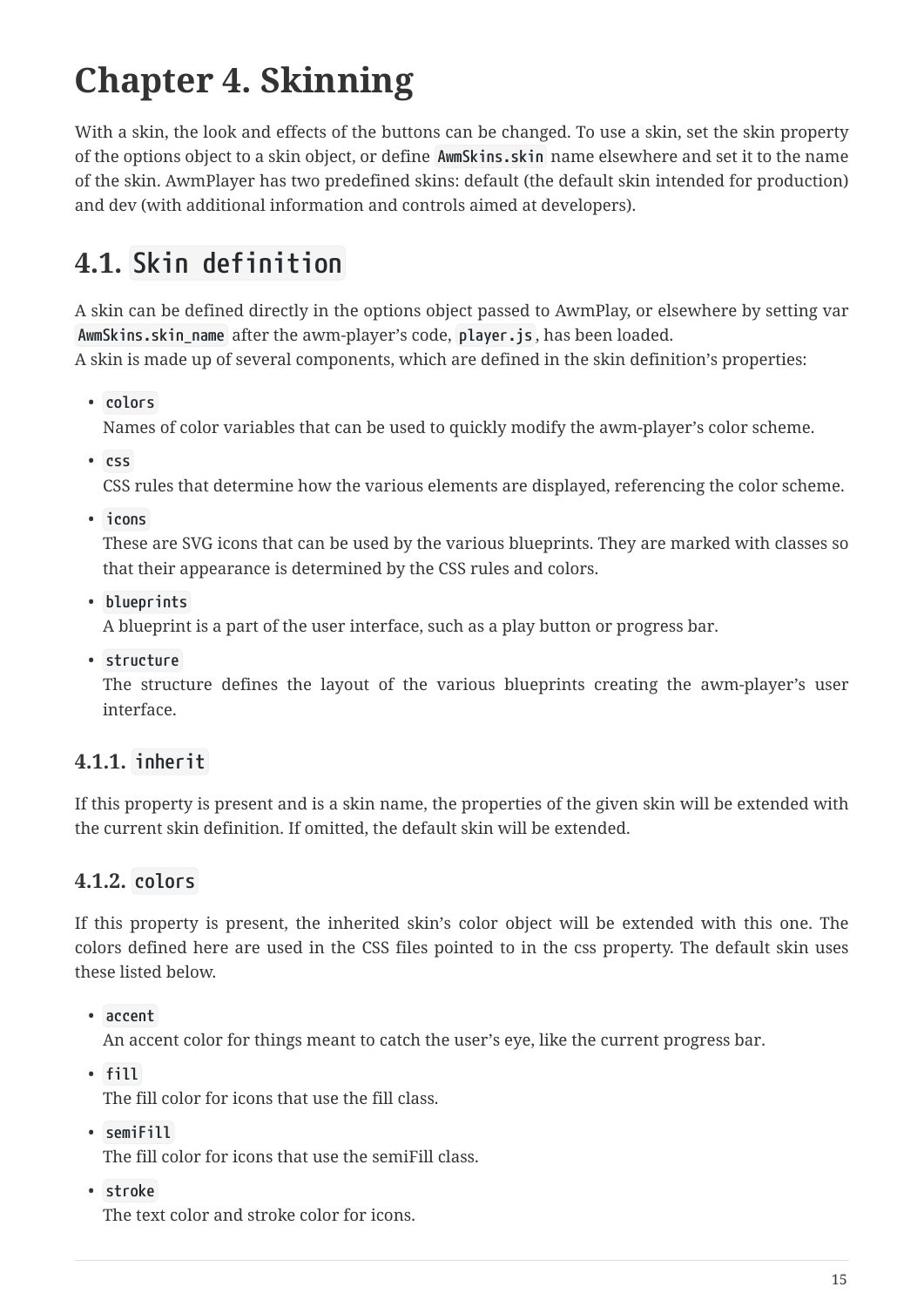#### • **strokeWidth**

The stroke width for icons.

- **background** The background color of the control bar.
- **progressBackground**

The background color of the progress bar.

### <span id="page-18-0"></span>**4.1.3. css**

If this property is present, the inherited skin's css object will be extended with this one. It should be an object that contains urls to css files that control the display and layout of the awm-player's DOM elements.

The object's keys are only used to allow selective overwriting. The values should be urls to special css files. The default skin uses the key skin for its css.

The css file is allowed to contain variables marked with a **\$**-sign, pointing to colors named in the color object.

*For example:*

.awmvideo-controls { background-color: \$accent; }

Will set the controls' background to the accent color. The css rules will be prepended with the awmplayer instance's unique id, so that they won't affect other awm-player instances which may use other skins.

### <span id="page-18-1"></span>**4.1.4. icons**

If this property is present, the inherited skin's icon object will be extended with this one. It should be an object that contains definitions for an svg.

Each key should be an icon name, and each value should be an object, with these properties:

• **size**

This should be object, with width and height properties set to a number, indicating the height and width of the icon viewbox. If the width and height are the same, just the number value may be used as a shorthand. This isn't necessarily the size the icon will have once on the web page.

• **svg**

This should be a string containing the contents of the svg, or a function returning that string. If you would like the css and/or color rules to affect the appearance of the icon, these properties should not be defined inline, but through the use of classes. These are the classes currently being used by the default skin:

◦ **fill**

This svg element should be filled with the defined fill color.

◦ **semiFill**

This svg element should be filled with the defined semiFill color.

◦ **stroke**

This svg element should have a stroke with the defined stroke color and width.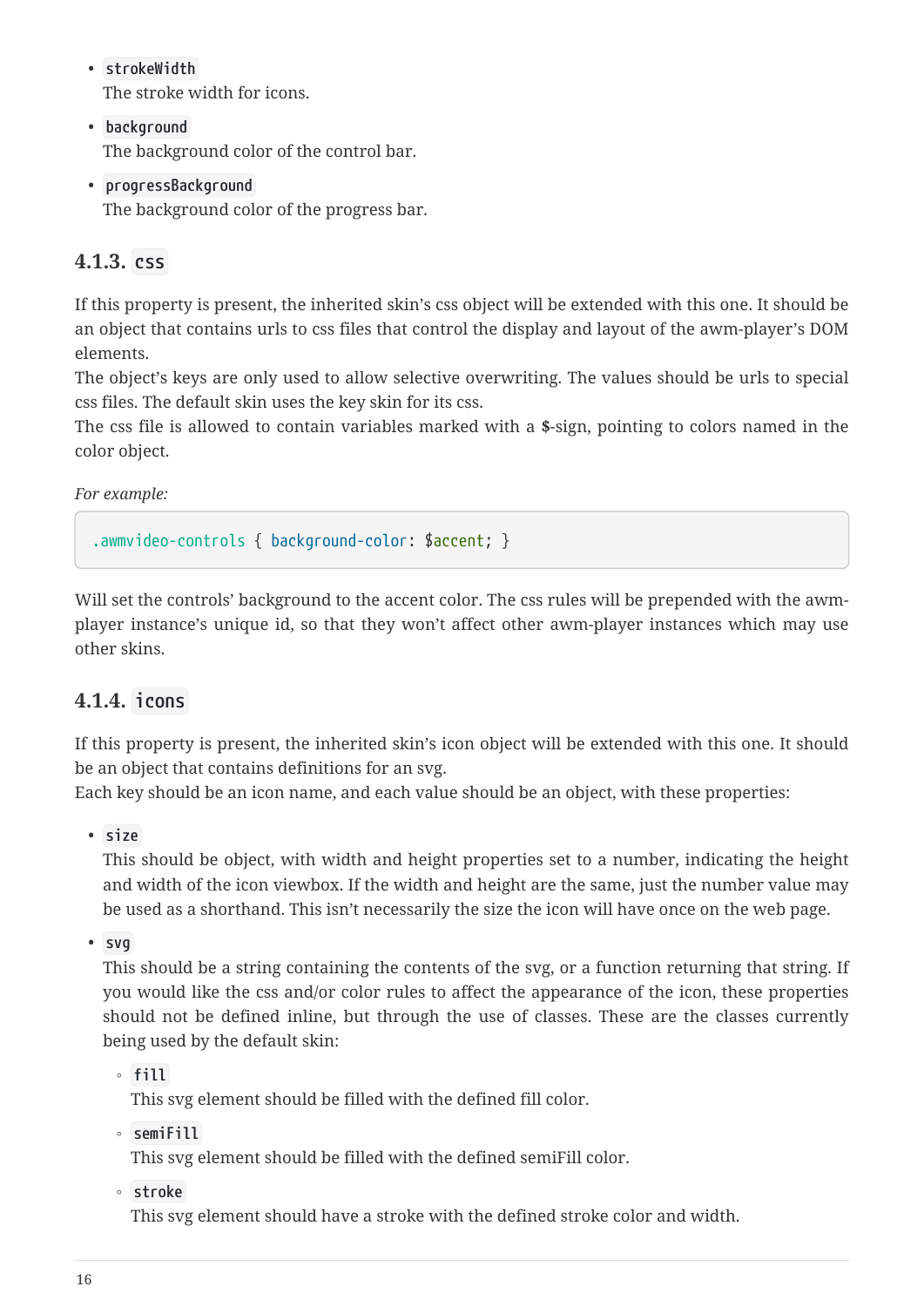◦ **toggle**

If the icon has the class off, elements and children of elements with this class that have the class fill or semiFill will have their fill set to none.

◦ **spin**

This svg element should have a spinning animation.

#### **Constructing the icon element**

Calling the **AwmVideo.skin.icons.build(type, size, options)** method will return the icon as a DOM element.

- **type** should be a string, with the name of the icon.
- **size** should be an object, containing the properties width and height set to a number: the desired size of the icon in pixels. A number may be used as shorthand if its width and height are equal. If only one of width and height is specified, the other will be calculated automatically using the icon's aspect ratio. If omitted, a value of 22 is used.

If the svg property of the icon object is a function, options is passed to it as its parameter

### <span id="page-19-0"></span>**4.1.5. structure**

If this property is present, the inherited skin's structure object will be extended with this one. It should be an object that defines the layout of the various awm-player's elements, defined in the blueprints property. For convenience, the structure option is split into properties that can be overwritten separately. Each of these properties, if defined, should contain a structure object.

• **main**

The main structure that contains the video element and controls.

• **videocontainer**

This structure contains the video element. If for example you'd like to add a logo on top of the video, this would be the best place to do so.

• **controls**

This structure contains the controls of the awm-player.

• **submenu**

This structure contains a popup menu that is used in the controls structure.

• **placeholder**

This structure contains elements returned by the placeholder, loading and error blueprints. It is shown after the skin is loaded but before the player is initialized.

• **secondaryVideo**

This structure contains a video element and controls, intended to be used for picture-in-picture mode.

#### **Structure object syntax**

A structure object should either be an object, or a function that returns a structure object. The function can reference the AwmVideo object as this.

The structure object may contain these keys: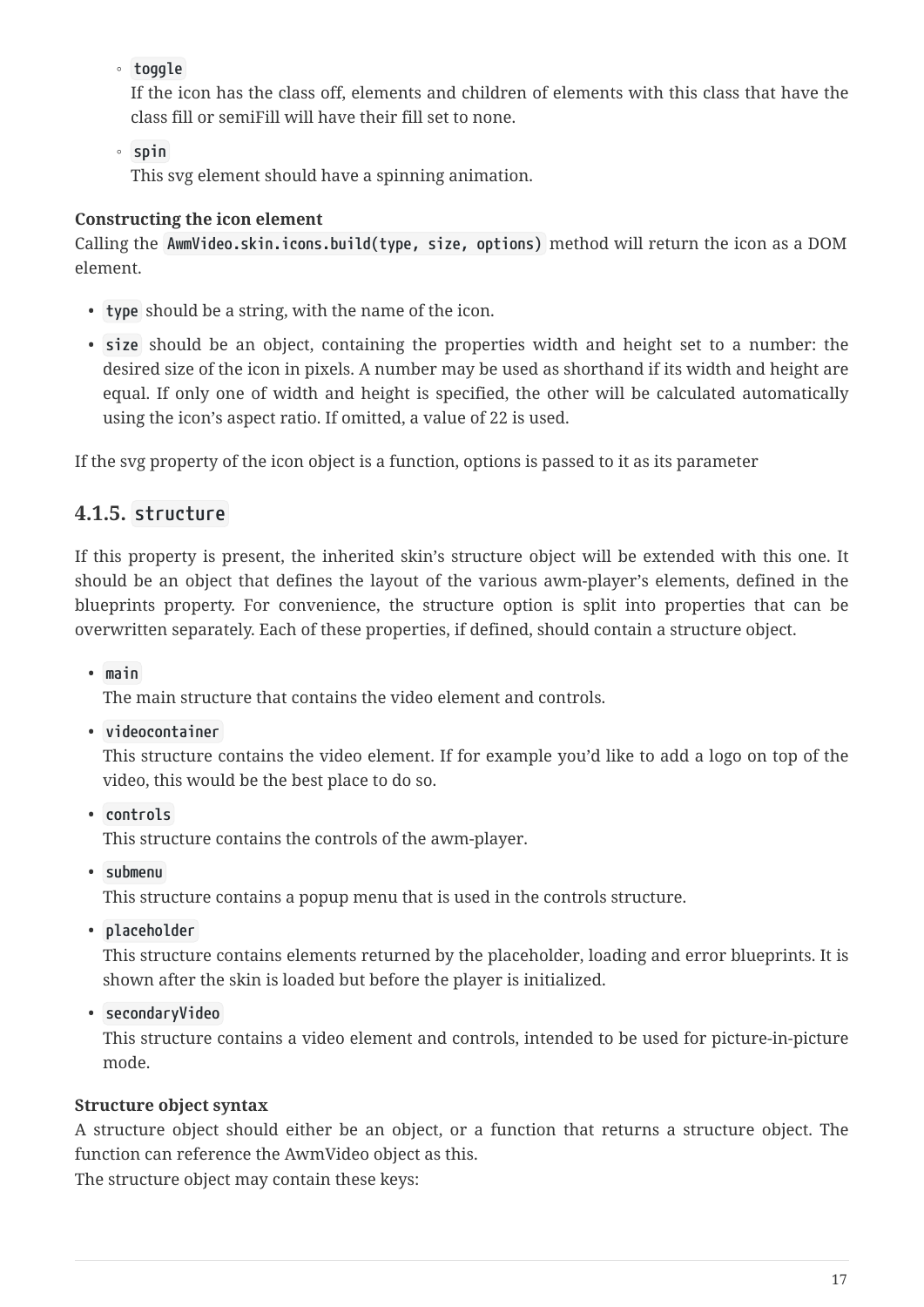• **type**

If this property is set and the name of a blueprint, that blueprint is constructed with the current structure as its parameter.

• **classes**

If this property is set, it should be an array of classes that will be added to the DOM element.

• **title**

If this property is set, the DOM element's title attribute is set to it.

• **children**

If this property is set, it should be an array of structure objects that will be appended as children of the DOM element.

• **style**

If this property is set, it should be an object containing style properties and their desired values that will be applied directly on the DOM element.

• **if**

If this property is set, it should be a function that will be passed the current structure as its parameter. When this function returns true, the structure object specified by the then key is used, otherwise, it will use the structure object specified by the else key.

### **Constructing a structure**

Calling the **AwmVideo.UI.buildStructure(structure)** method will return the structure as a DOM element.

**structure** should be a structure object.

## <span id="page-20-0"></span>**4.1.6. blueprints**

If this property is present, the inherited skin's blueprints object will be extended with this one. It should be an object that defines how the various elements should be constructed and how they should function.

The blueprint function is given the current structure as its parameter. It can reference the **AwmVideo** object as **this**. It should return either a DOM element or **false** if nothing should be added to the DOM tree.

All elements returned by blueprint functions will be given a class of their name, prefixed with **awmvideo-**, for example: **.awmvideo-container**.

Listed below are the blueprints that are defined in the default skin.

### **container**

Returns an empty div.

#### **hoverWindow**

Returns a DOM element containing a button and a window that is shown when the button or window is hovered over.

To use it, define these properties on the structure object:

• **button**

Should be a structure object of the element the user should hover over to show the window.

• **window**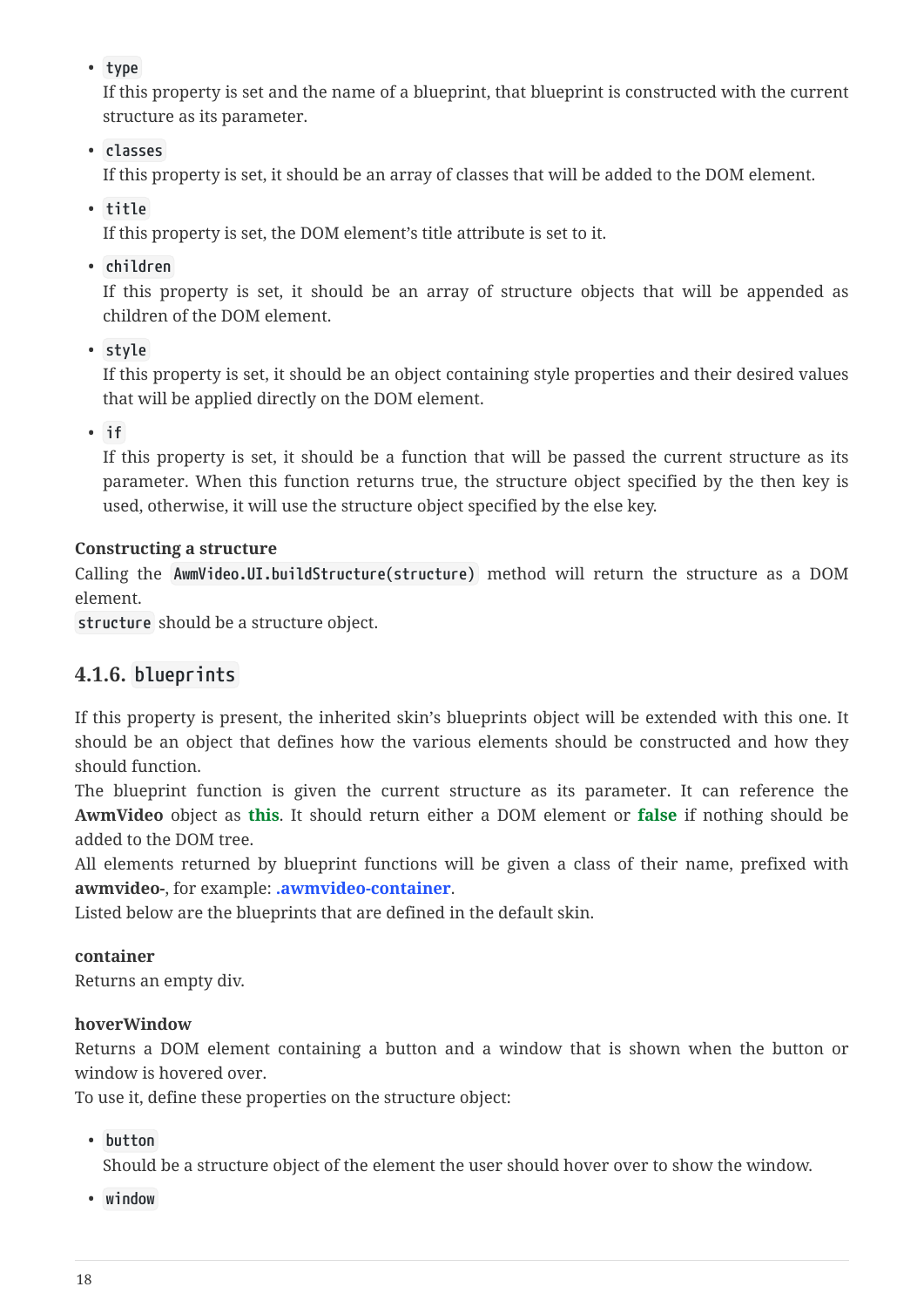Should be a structure object of the window that should be shown.

• **mode**

Should be the string *"pos"* to enable absolute positioning of the window. More modes may be supported at a later time.

• **transition**

Should be an object with the properties listed below. Each should contain a string of CSS rules that define the position of the item.

◦ **show**

Will be used as CSS rules for the window when the button is hovered over.

◦ **hide**

Will be used as CSS rules for the window when the button is not hovered over.

◦ **viewbox**

Will be used as CSS rules for the window viewbox. Parts of the window that fall outside of the viewbox will be hidden.

*Example:*

```
var structure = \{  type: "hoverWindow",
    button: {type: "settings"},
    window: {type: "submenu"},
    mode: "pos",
    transition: {
      hide: "right: -1000px; bottom: 44px;",
      show: "right: 5px;",
      viewport: "right: 0; left: 0; bottom: 0; top: -1000px"
    }
};
```
This structure object will create a settings button and a window containing the submenu structure. When the button is not hovered over, the window will be hidden from view on the right side of the player container. When the button is activated the window is shown with a margin of 5 pixels from the right side of the container. If the window is taller than the container, this part will be visible. Overflow in other directions is hidden from view.

### **video**

Returns the video DOM element. It also improves autoplay behaviour (if the browser blocks autoplay, mutes the video and retries), hides the cursor when it is not moved, and disables right clicking on the element.

### **videocontainer**

Returns the elements defined by the videocontainer structure.

#### **secondaryVideo**

Returns the elements defined by the secondaryVideo structure. Starts up a secondary awm-player instance playing the same stream. Define the options property on the structure object to pass those options to the secondary awm-player. It also corrects for desync with the main video. The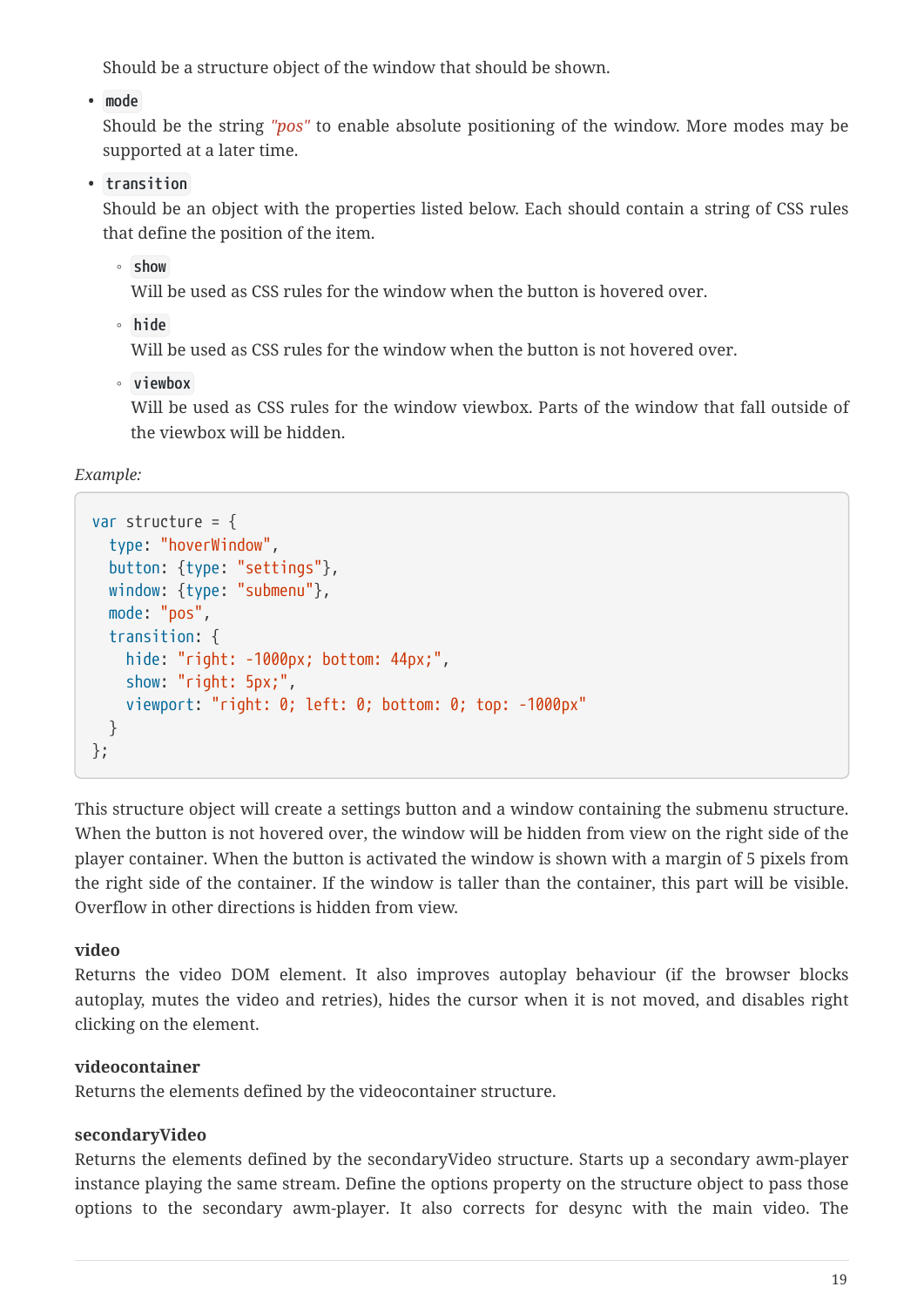secondary video will be muted.

*Example:*

```
structure.videocontainer = {
    type: "container",
    children: [
      {type: "video"},
      {
         type: "secondaryVideo",
         options: {
           setTracks: {
              video: 3
           }
         }
       }
    ]
};
```
If the video container is replaced with this structure, a secondary video will be added to the awmplayer instance. The secondary video will play the video track with an identifyer of 3.

#### **switchVideo**

Returns a button that switches the main and secundary video it is attached to.

#### **controls**

Returns the elements defined by the controls structure.

#### **submenu**

Returns the elements defined by the controls structure.

#### **progress**

Returns a progress bar, indicating the current playback position, buffered sections, and allowing seeking. When the stream being played is live, the progress bar will indicate the seek window.

#### **play**

Returns a button with a pause icon when the stream is playing and a play icon when the stream is paused. It also asks the video player to play when the video element is double clicked.

#### **speaker**

Returns a button with a speaker icon. When the button is clicked, the muted state is toggled.

#### **volume**

Returns a button with a volume icon. When the button is clicked or dragged on, the video player's volume is set to the level indicated.

The volume level is scaled quadratically: clicking at 50% will set the volume to 0.25;

#### **currentTime**

Returns a div that display the current video time.

#### **totalTime**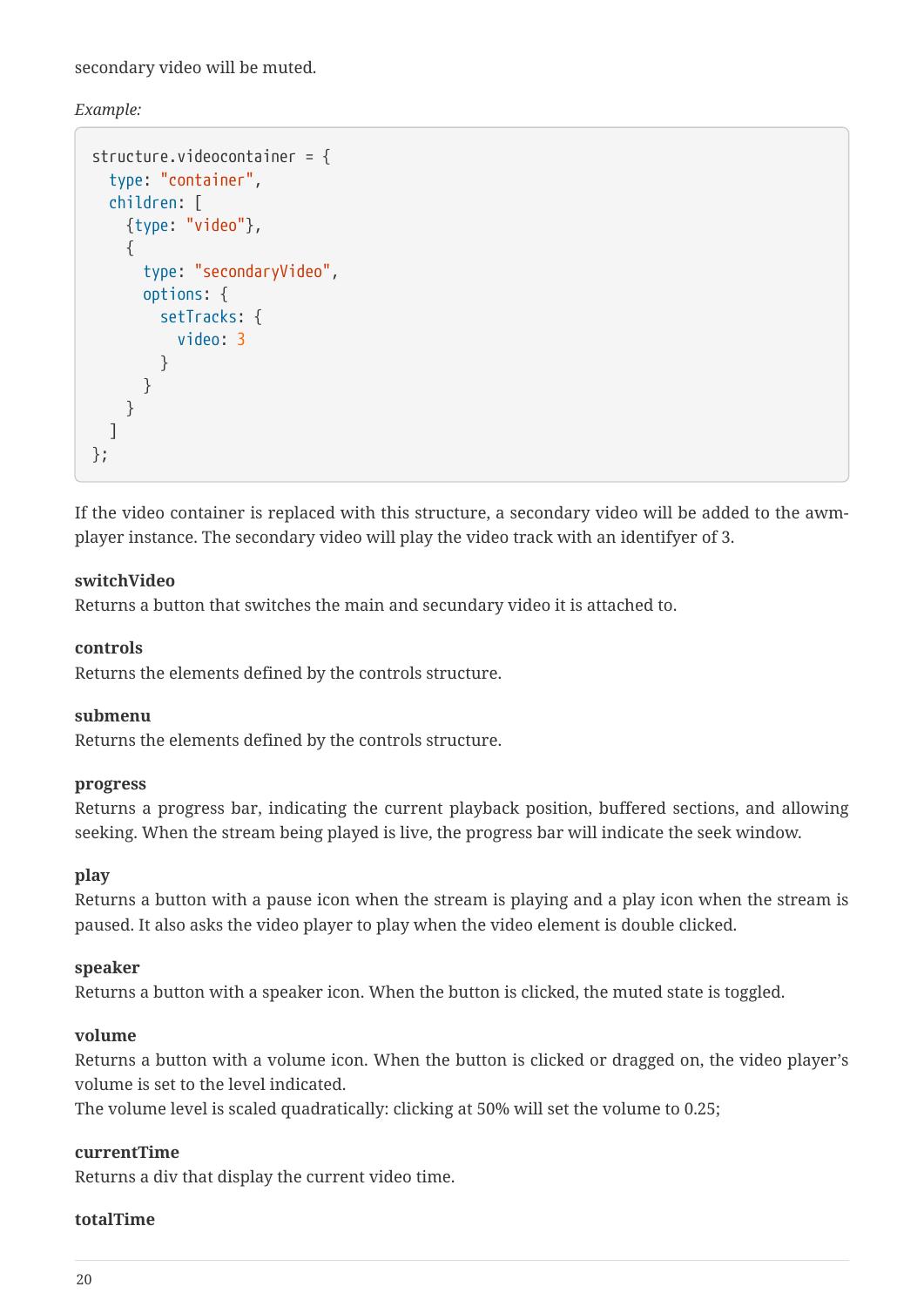Retuns a div that displays the duration of the video. If the stream is live, it will receive the class live and it will display the text "live".

#### **playername**

Returns a div that displays the name of the player.

#### **mimetype**

Returns a link to the stream source and displays the source's mime type.

#### **logo**

Returns an element. Set the **element** property to a DOM element to use that, or set the src property to an url to an image.

#### **settings**

Returns the settings icon.

#### **loop**

Returns a button that toggles the loop state or false if the stream is live.

#### **fullscreen**

Returns a button that toggles fullscreen mode.

#### **tracks**

Returns an interface that displays the tracks and allows track switching if multiple tracks are available.

#### **text**

Returns a span with the text specified with the text property.

#### **placeholder**

Returns a div with the size of the stream. If a poster has been configured, it is used as a background image.

#### **timeout**

Returns a countdown icon. The following properties can be used:

- **delay** Should be omitted or set to a number. Indicates the amount of seconds after which the function is executed. If omitted, the delay is set to 5 seconds.
- **function** Should be a function that is executed after the delay has passed.

#### **loading**

Returns a div containing a rotating loading icon. It is shown when something is loading in the background and the video is not playing.

#### **error**

Returns a div that displays an error when applicable. It adds the **AwmVideo.showError()** and **AwmVideo.clearError()**

#### **tooltip**

Returns a div that displays a tooltip.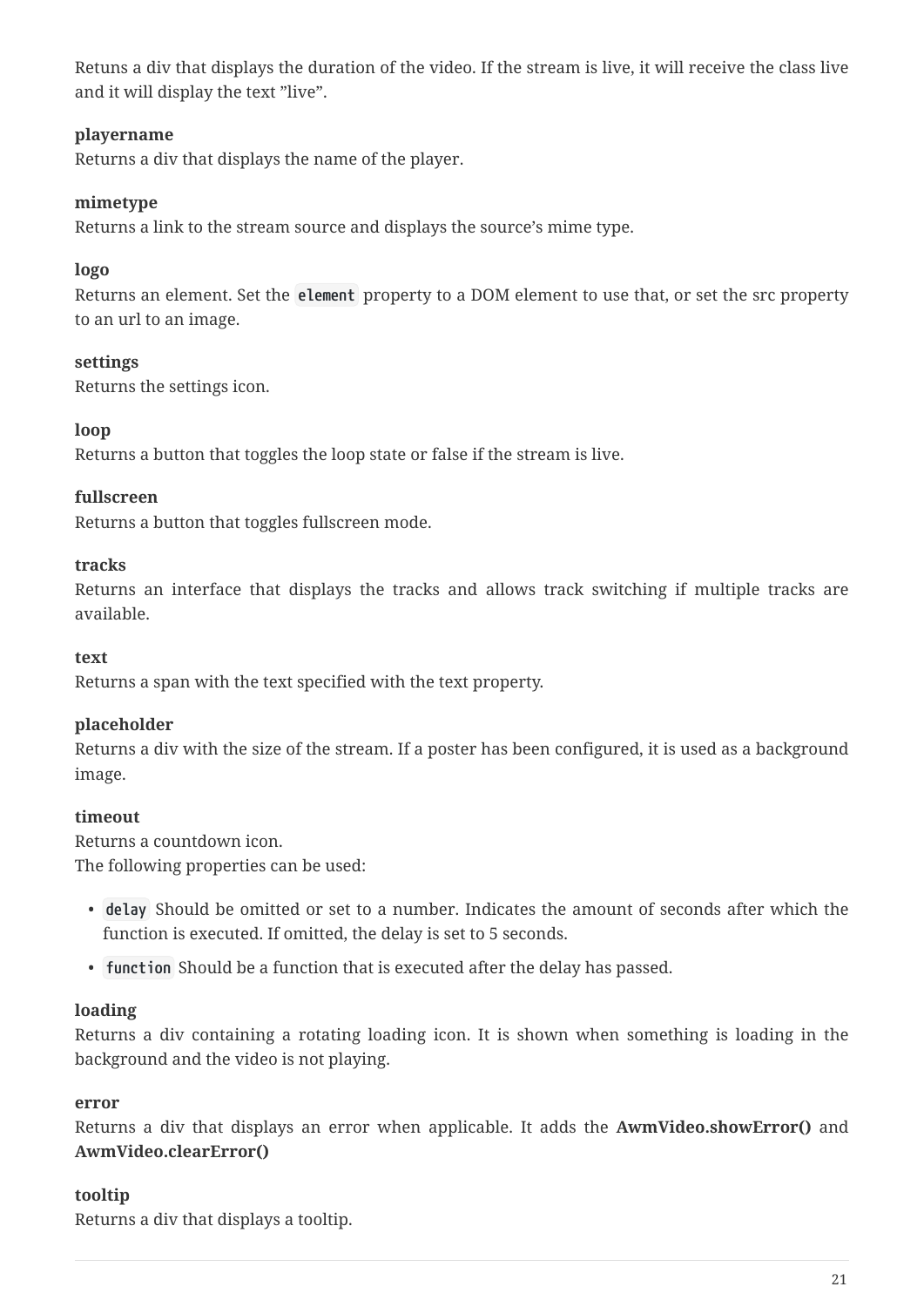The returned element has these methods:

- **setText(text)** sets the displayed text to the string provided.
- **setPos(position)** sets the tooltip position. **position** should be an object containing the CSS position properties (top, bottom, left and right) set to their desired value. Any position properties that should be set to **auto** can be omitted.
- **triangle.setMode(primary, secondary)** sets the position of the tooltip tip. **primary** and **secondary** should be strings containing one of the CSS position property names ( **"top"** , **"bottom"** , **"left"** and **"right"** ). The primary direction dictates the side on which the tip appears. The secondary direction dictates its alignment.

*Example:*

```
var tooltip = AwmVideo.UI.buildStructure({type:"tooltip"});
tooltip.setText("Hello world");
tooltip.triangle.setMode("bottom","left");
// apply awm player css to the document body
var uid = false;
AwmVideo.container.classList.forEach(function(a){
  if (a.\text{indexOf("uid") == 0) { uit = a; }});
if (uid) { document.body.classList.add(uid); }
document.body.appendChild(tooltip);
document.body.addEventListener("mousemove", function(e){
  var pos = {bottom: this.clientHeight - e.clientY + 10};
    var leftPercentage = e.clientX / this.clientWidth * 100;
    if (leftPercentage > 50) {
    pos.right = (100 - leftPercentage) + "%";  tooltip.triangle.setMode("bottom", "right");
    } else {
      pos.left = leftPercentage + "%";
      tooltip.triangle.setMode("bottom","left");
    }
    tooltip.setPos(pos);
});
```
This code creates a tooltip and appends it to the body. The tooltip will follow the cursor around. If the cursor is on the left side of the screen the tooltip appears to the right of the cursor. If the cursor is on the right side of the screen the tooltip appears to the left of the cursor.

#### **button**

Returns a button element.

The following structure object properties can be used:

- **label** The text that should be displayed on the button.
- **onclick** The function that should be executed when the button is clicked.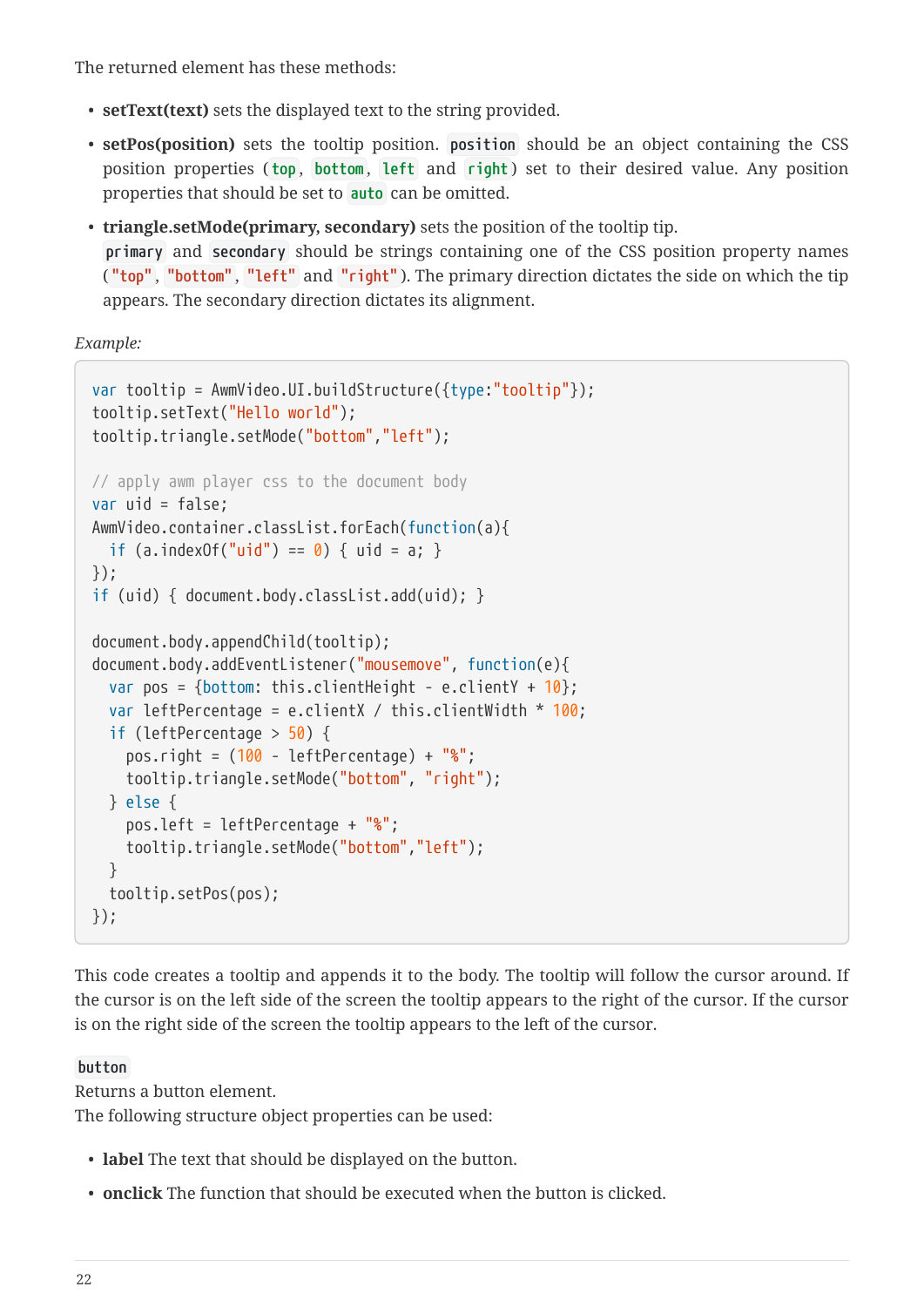• **delay** If specified, this should be a number indicating the number of seconds after which the onclick function should be executed. A timeout icon is prepended on the button.

# <span id="page-25-0"></span>**4.2. Examples**

### <span id="page-25-1"></span>**4.2.1. Other colors**

The following skin definition changes the default skin's color scheme.

```
AwmSkins.white = \{  colors: {
      fill: "rgba(34,136,187,1)",
      semiFill: "rgba(34,136,187,0.5)",
      stroke: "#000",
      background: "#fff",
      progressBackground: "rgba(34,136,187)",
      accent: "cyan"
    }
};
```
### <span id="page-25-2"></span>**4.2.2. Disabling a blueprint**

The following skin definition disables the progress bar.

```
AwmSkins.noprogress = {
    blueprints: {
      progress: function() { return false; }
    }
};
```
## <span id="page-25-3"></span>**4.2.3. Skin inheritance**

The following code adds a random accent color to the developers' skin.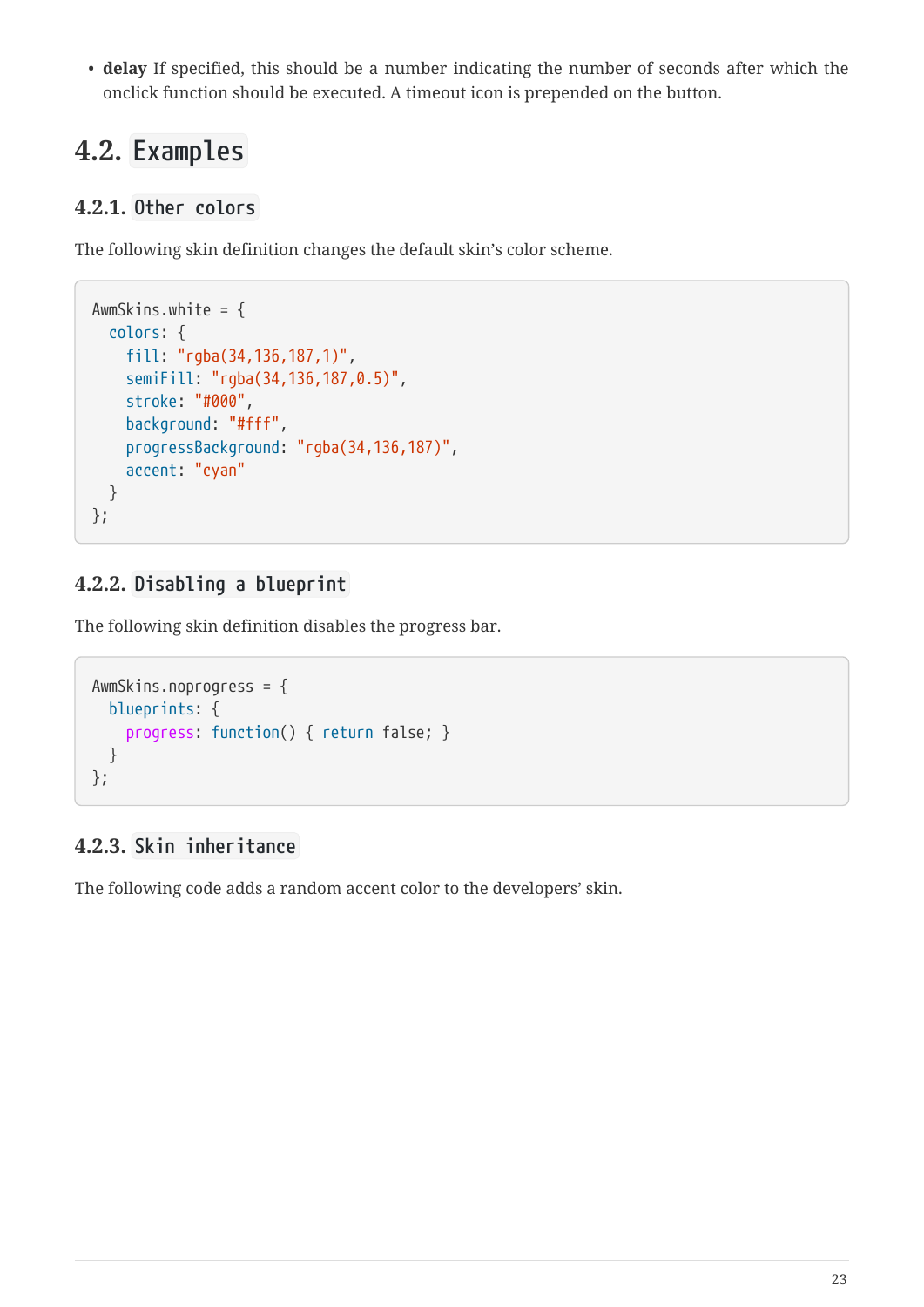```
function getRandomFromArray(array) {
    return array[Math.floor(Math.random() * array.length)];
}
// create an element to hold the awm-player
var c = document.createElement("div");
document.body.appendChild(c);
// build the awm-player
awmPlay("stream", {
    target: c,
    skin: {
      inherit: "dev",
      colors: {
        accent: getRandomFromArray(["red", "yellow", "cyan"])
      }
    }
});
```
#### <span id="page-26-0"></span>**4.2.4. Using logos**

The following code constructs a awm player instance with a static logo and a dynamic banner

```
// Pre-create an image element that will be passed on to the awm-player
var banner_bottom = document.createElement("img");
// Some pre-defined sources for the banner
var banner_srcs = [
    "my_banner1.png",
    "my_banner2.png",
    "my_banner3.png",
    "my_banner4.png"
];
// Loop over the banners
var i = 0;
function next_banner() {
  banner bottom.src = banner srcs[i];
    i++;
  if (i >= banner srcs.length) { i = 0; }
}
setInterval(function(){
  next banner();
}, 30e3);
next banner();
// Create an element to hold the awm-player
var c = document.createElement("div");
```